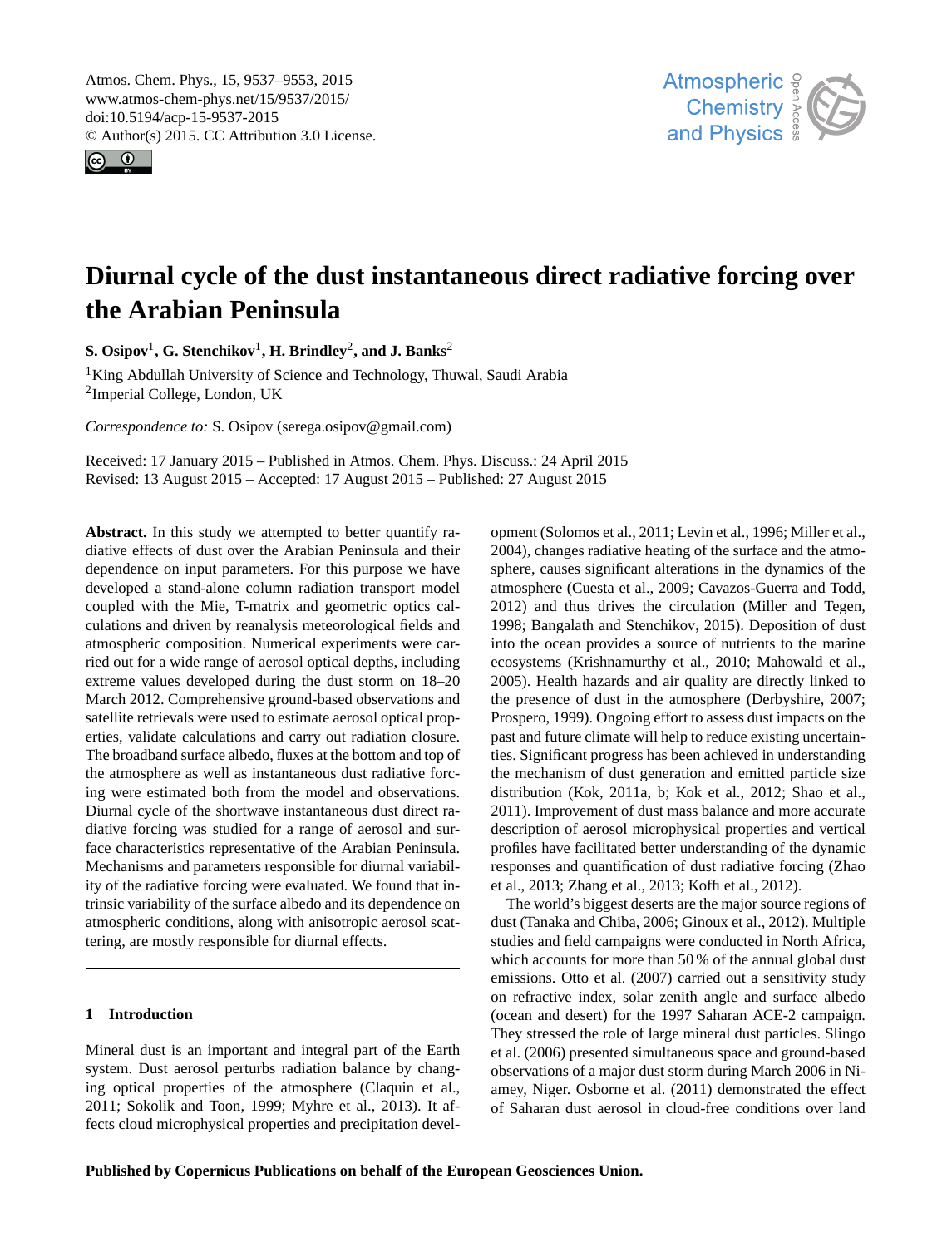areas between Mauritania and Niger during June 2007. [Ry](#page-15-14)[der et al.](#page-15-14) [\(2013\)](#page-15-14) investigated the aerosol size distribution and optical properties over Mali, Mauritania and Algeria during the Fennec 2011 aircraft campaign.

The Arabian Peninsula is the third largest source region of dust after North Africa and Central and East Asia, accounting for about 12 % of total emissions [\(Tanaka and Chiba,](#page-16-4) [2006\)](#page-16-4). However, this region has received little attention so far; it is lacking field campaigns and has few in situ observations. Some of the studies conducted for the Arabian Peninsula include dust storm trajectories analysis [\(Notaro et al.,](#page-15-15) [2013\)](#page-15-15), impact of the March 2009 dust storm [\(Maghrabi et al.,](#page-15-16) [2011\)](#page-15-16) and assessment of the remotely sensed and groundbased aerosol optical depth (AOD,  $\tau$ ) measurements consistency [\(Yu et al.,](#page-16-5) [2013\)](#page-16-5).

[Osborne et al.](#page-15-13) [\(2011\)](#page-15-13), [Slingo et al.](#page-15-12) [\(2006\)](#page-15-12) and [Otto et al.](#page-15-11) [\(2007\)](#page-15-11) have considered diurnal effects of dust. However, treatment of the surface optical properties was oversimplified (surface albedo was fixed). [Jin et al.](#page-14-7) [\(2004\)](#page-14-7) showed that measured broadband ocean surface albedo (OSA) for a specific condition varies from about 0.04 at local noon to 0.3 when the sun is low. [Li et al.](#page-15-17) [\(2006\)](#page-15-17) considered several OSA parameterization schemes and pointed out that top of the atmosphere (TOA) reflected solar fluxes are biased by up to 20 W m<sup>-2</sup> for simpler schemes. For the desert surface case, based on the Baseline Surface Radiation Network (BSRN) measurements at the Desert Rock location, [Roesch et al.](#page-15-18) [\(2004\)](#page-15-18) showed that diurnal variation of the broadband albedo were confined to the 0.2 to 0.27 range. Surface albedo is also known to depend on the atmospheric conditions and on the ratio of direct and diffuse fluxes in particular. Increased surface diffuse flux tends to increase effective albedo during the local solar noon and decrease it when the sun is low [\(Lya](#page-15-19)[pustin,](#page-15-19) [1999\)](#page-15-19). Even though intrinsic variability of the surface albedo and impact of atmospheric conditions are believed to have a minor effect on climate energy balance, diurnal cycle of the surface albedo may be an important factor in determining the sign and improving the quantitative estimate of dust forcing.

Daytime cycles of dust impact have also been studied using the observations from the Spinning Enhanced Visible and Infrared Imager (SEVIRI) and Geostationary Earth Radiation Budget (GERB) instruments on Meteosat-9, by [Ansell](#page-13-0) [et al.](#page-13-0) [\(2014\)](#page-13-0) and [Banks et al.](#page-14-8) [\(2014\)](#page-14-8). In each considered case (Geostationary Earth Radiation Budget Intercomparison of Longwave and Shortwave radiation campaign over North Africa during June 2007 and Fennec campaign in the central Sahara in June 2011, respectively), diurnal features reported were generally not due to diurnal cycle of the AOD itself, suggesting that the physics involved play a major role.

The complexity of the mineral dust radiative effect is associated with several factors. Dust aerosol is optically active in both shortwave (SW) and longwave (LW) ranges. It is one of the most absorbing aerosols after black carbon [\(Kinne et al.,](#page-14-9) [2003\)](#page-14-9). Its effect strongly depends on a number of parameters

including dust particle size distribution and surface albedo, temperature and water vapor mixing ratio, especially for the longwave case. Dust spatial, temporal and microphysical patterns are known to vary, depending on the location and source regions [\(Giles et al.,](#page-14-10) [2012;](#page-14-10) [Basart et al.,](#page-14-11) [2009\)](#page-14-11).

The current study aims at better quantification of the clearsky mineral dust instantaneous direct radiative forcing (DRF) and its diurnal cycle over the Arabian Peninsula. This region is less studied and lacks in situ observations, even though it represents one of the major sources of dust and occupies a significant part of the dust belt area [\(Prospero et al.,](#page-15-20) [2002\)](#page-15-20). We pay close attention to the effects of the surface albedo, carefully define aerosol characteristics and study the DRF diurnal cycle. In order to carry out numerical experiments, we developed a flexible framework for a stand-alone column Rapid Radiative Transfer Model (RRTM) and tested the model, conducting radiation closure calculations using satellite and ground-based observations. The model description is given in Sect. [2.](#page-1-0) Numerical experiments were performed for King Abdullah University of Science and Technology (KAUST) campus location at the shoreline of the Red Sea, 22.305◦ N, 39.095◦ E and at the Solar Village location in the central part of the Arabian Peninsula, 24.907◦ N, 46.397◦ E, where both bottom of the atmosphere (BOA) and top of the atmosphere (TOA) observations (Sect. [3\)](#page-4-0) are available for closure as well as Aeronet observations of aerosol abundance and optical characteristics. Results are presented in Sect. [4.](#page-4-1) Mechanisms and parameters responsible for sensitivity of the diurnally resolved and daily mean DRF over the Arabian Peninsula are then discussed. We formulate conclusions in Sect. 5.

# <span id="page-1-0"></span>**2 Model description**

Column stand-alone radiative transfer models are widely used for detailing the radiative impact of dust aerosol [\(Otto](#page-15-11) [et al.,](#page-15-11) [2007;](#page-15-11) [Osborne et al.,](#page-15-13) [2011;](#page-15-13) [Slingo et al.,](#page-15-12) [2006\)](#page-15-12). Such models comprise a radiative transfer core and a preprocessor. As a core of such a model, in this study we use the Rapid Radiative Transfer Model (RRTM), which is employed as a radiation module in a number of general circulation and regional models. The full list of applications, source code and examples are available at: [http://rtweb.aer.com/rrtm\\_frame.](http://rtweb.aer.com/rrtm_frame.html) [html,](http://rtweb.aer.com/rrtm_frame.html) last access: 17 January 2015. The developed preprocessor can handle

- 1. meteorological input profiles from ERA-Interim products or GCMs output
- 2. gas component profiles from observations and from chemistry and transport model outputs
- 3. spectral aerosol optical property profiles derived from Aeronet products
- 4. cloud property profiles (not used in this study)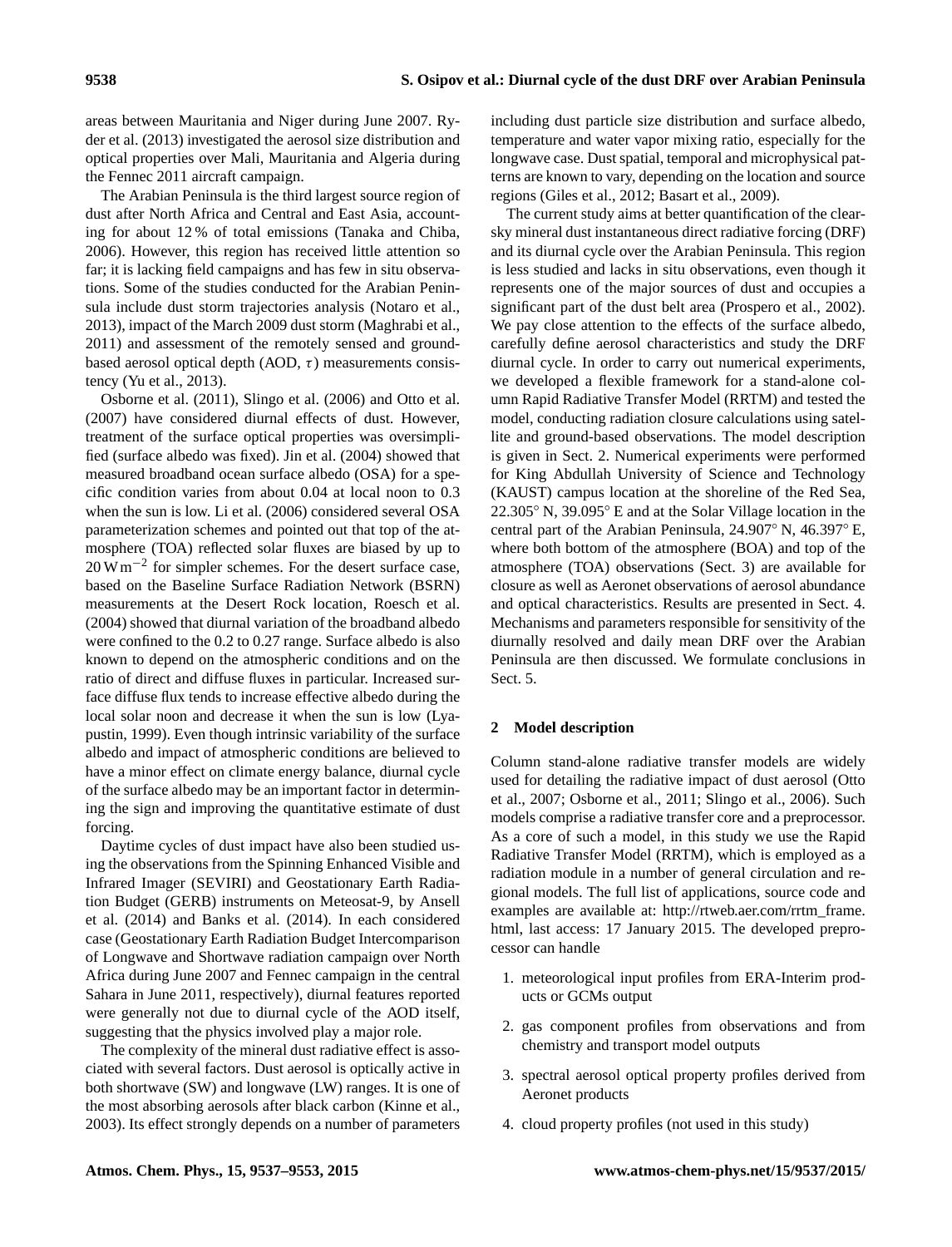5. surface spectral optical properties from airplane observations, MODIS land products and parameterizations

In-depth details of each component and treatment of aerosols are given in the following sections.

# **2.1 RRTM**

RRTM has been extensively validated and is known to be used in various applications including the Integrated Forecast System at the European Centre for Medium-Range Weather Forecasts (ECMWF) and the Weather Research and Forecasting Model (WRF-ARW) at the National Center for Atmospheric Research (NCAR). The LW module, RRTM\_LW [\(Mlawer et al.,](#page-15-21) [1997\)](#page-15-21), uses the correlated-k method for LW radiative transfer, allowing calculation in 16 bands in the spectral range of 3.08–1000 µm. The SW module, RRTM\_SW [\(Mlawer and Clough,](#page-15-22) [1997\)](#page-15-22), has 14 bands in the spectral range of 0.2–12.2 µm. In this study both SW and LW RRTM are configured to use the Discrete Ordinates Radiative Transfer (DISORT) solver with the 16 stream setup to perform radiative transfer calculations. Key RRTM features important for this study are detailed as follows.

- 1. k-distributions are obtained directly from a line-by-line radiative transfer model.
- 2. Modeled molecular absorbers are water vapor, carbon dioxide, ozone, methane and oxygen; additional sources of extinction are Rayleigh scattering in SW and nitrous oxide, nitrogen and halocarbons in LW. Aerosol scattering effects are taken into account in both SW and LW.
- 3. RRTM\_SW error with respect to line-by-line calculations is  $1 \text{ W m}^{-2}$  for direct and  $2 \text{ W m}^{-2}$  for diffuse irradiance, respectively [\(Mlawer and Clough,](#page-15-22) [1997\)](#page-15-22).
- 4. RRTM\_LW error with respect to line-by-line calculations is 1.5 W m−<sup>2</sup> [\(Mlawer et al.,](#page-15-21) [1997\)](#page-15-21).

# <span id="page-2-1"></span>**2.2 Atmospheric meteorological characteristics and chemical composition**

The meteorological characteristics required to drive RRTM were taken from the ECMWF reanalysis (ERA-Interim) data set. ERA-Interim data were obtained from the ECMWF Data Server with 0.125 by 0.125 $\degree$  horizontal and 6 h temporal resolution. Necessary values were linearly interpolated in time. Gas components were prescribed as monthly climatology derived from the Global Modeling Initiative (GMI) model monthly mean output. The GMI 3-D chemistry and transport model was integrated with meteorological fields from the Modern Era Retrospective-analysis for Research and Applications (MERRA) and includes full chemistry for both the troposphere and stratosphere [\(Strahan et al.,](#page-16-6) [2011;](#page-16-6) [Douglass](#page-14-12) [et al.,](#page-14-12) [1999\)](#page-14-12). All calculations were performed on the internal grid consisting of 37 vertical pressure levels. To avoid additional interpolation errors, boundaries were set up at constant ERA-Interim pressure levels. Corresponding heights were calculated from geopotential. All additional necessary variables were interpolated on this internal pressure grid.

#### **2.3 Aerosols**

The aerosol optical properties in shortwave (extinction  $\epsilon(\lambda)$ , single scattering albedo  $\omega(\lambda)$  and phase function  $p(\lambda)$  are calculated for a given size distribution  $N(r)$  [\(van de Hulst,](#page-16-7) [1957\)](#page-16-7), assuming a mixture of randomly orientated spheroids, following the approach of [Dubovik et al.](#page-14-13) [\(2006\)](#page-14-13). In longwave, non-spherical effects are expected to be small [\(Hay](#page-14-14)[wood et al.,](#page-14-14) [2005\)](#page-14-14) and the analytic Mie solution [\(Veihelmann](#page-16-8) [et al.,](#page-16-8) [2006\)](#page-16-8) is used. We assume that aerosol size distribution can be approximated by two log-normal modes (fine and coarse) with parameters  $r_i$  and  $\sigma_i$  (modal radius and standard deviation of the radius for number distribution, respectively):

<span id="page-2-0"></span>
$$
\frac{dN(r)}{dr} = \sum_{i=c, f} \frac{N_i}{r \sigma_i \sqrt{2\pi}} e^{-\frac{(\ln(r) - \ln(r_i))^2}{2\sigma_i^2}},
$$
\n(1)

where index *i* goes for coarse (c) and fine (f) modes,  $N_i$  is a total number density of particles of a given mode and  $r$  is a radius.

Particles from the coarse and fine modes might have different refractive indices. We assume that aerosol is represented by one dominant type (dust, justified further). We assume that two modes are externally mixed, thus optical properties of the mixture could be obtained according to e.g., [D'Almeida](#page-14-15) [et al.](#page-14-15) [\(1991\)](#page-14-15):

$$
\epsilon_m(\lambda) = \sum_{i=c, f} \epsilon_i(\lambda) \tag{2}
$$

$$
\omega_m(\lambda) = \frac{\sum_{i=c,f} \omega_i(\lambda)\epsilon_i(\lambda)}{\sum_{i=c,f} \epsilon_i(\lambda)}
$$
(3)

$$
p_{\mathbf{m}}(\lambda) = \frac{\sum_{i=c, f} p_i(\lambda)\omega_i(\lambda)\epsilon_i(\lambda)}{\sum_{i=c, f} \omega_i(\lambda)\epsilon_i(\lambda)},
$$
\n(4)

where subscript "m" means mix aerosol and  $p_i(\lambda)$ ,  $\omega_i(\lambda)$  and  $\epsilon_i(\lambda)$  are calculated for each mode separately.

To define aerosol size distribution, we use effective radius and standard deviation of the fine and coarse modes from Aeronet inversion products [\(Dubovik and King,](#page-14-16) [2000\)](#page-14-16). For a given mode, effective radius is related to the modal radius  $r_i$ in the following way [\(Lacis and Mishchenko,](#page-15-23) [1995\)](#page-15-23):

$$
r_{\text{eff}} = \frac{\int_{0}^{\infty} r^3 \frac{dN_i(r)}{d\ln(r)} d\ln(r)}{\int_{0}^{\infty} r^2 \frac{dN_i(r)}{d\ln(r)} d\ln(r)} = r_i e^{\frac{5\sigma_i^2}{2}}.
$$
 (5)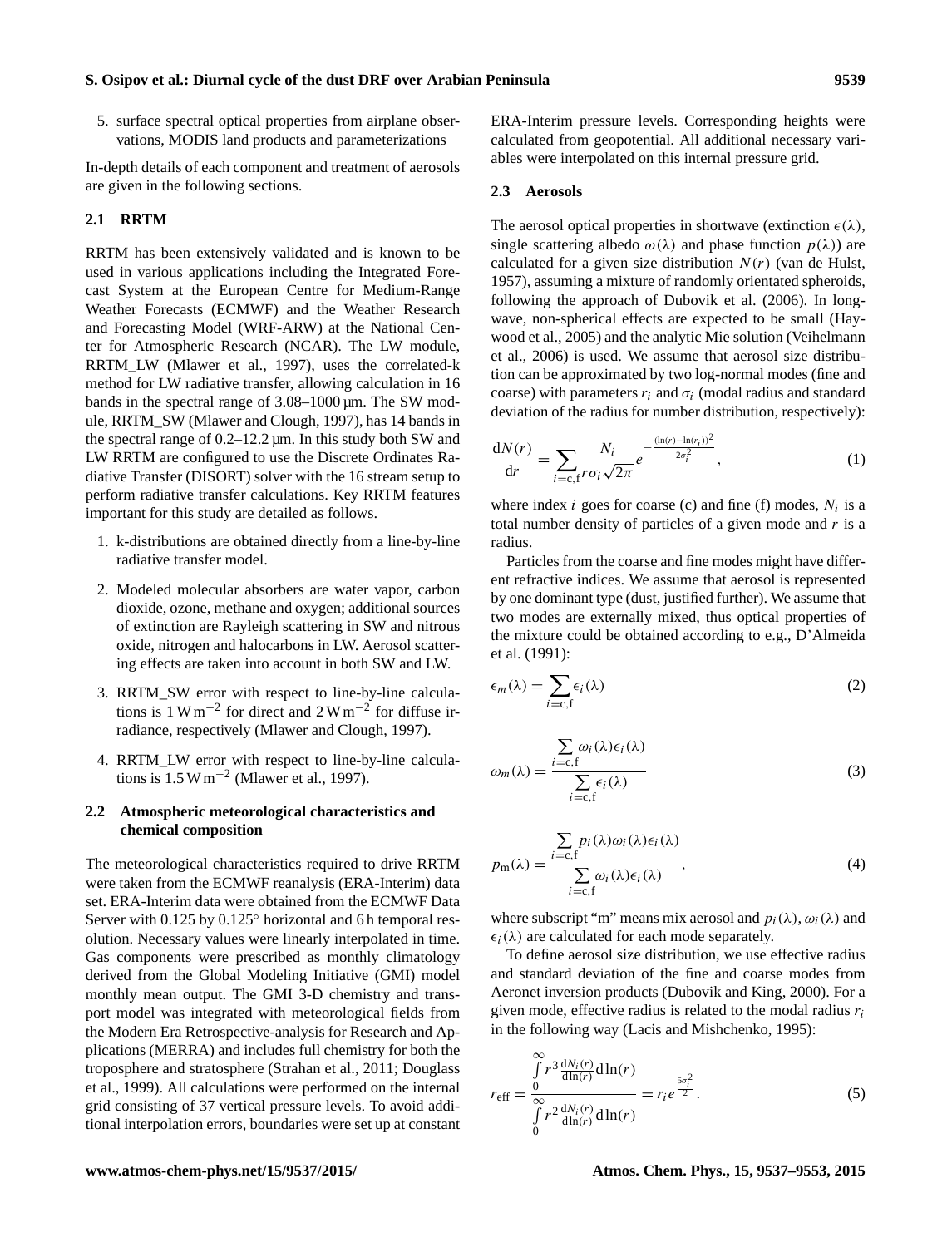Aeronet provides column integrated values of AOD and, in order to define a plausible aerosol vertical profile, we collected Cloud-Aerosol Lidar and Infrared Pathfinder Satellite Observations (CALIPSO, [Vaughan et al.,](#page-16-9) [2004\)](#page-16-9) scans in the region bounded by  $32°$  N,  $32°$  E and  $10°$  N,  $61°$  E. This area covers the Arabian Peninsula, the Red Sea and the Arabian Gulf. Basic screening was applied to the CALIPSO Lidar Level 2 aerosol profile product, spanning the 2007– 2013 time range. The CALIPSO extinction profiles at 532 nm were screened over land, averaged and combined into column AOD bins with 0.01 step shown in Fig. [1.](#page-3-0) In this figure, column AOD (horizontal axis) spans from fair-weather  $(AOD < 1)$  to dust storm  $(AOD > 2.5)$  conditions. Even though the number of observations drops significantly as AOD grows, we believe that during the dust storm, both fine and coarse modes are well-mixed within the boundary layer. Figure [1](#page-3-0) shows a fast decrease of extinction of the aerosol layer at about 5 km at the top of the planetary boundary layer (PBL) for the entire range of column AODs. This behavior is consistent with measurements done during the SA-MUM I campaign in southern Morocco in 2006 [\(Weinzierl](#page-16-10) [et al.,](#page-16-10) [2009\)](#page-16-10), where observed well-mixed aerosol layers were restricted by capping inversion. On this basis, assumption about vertical profile were made and, in numerical experiments, aerosols from both modes were distributed uniformly between surface and 550 hPa. This simple vertical distribution was also used for fair-weather conditions. According to [Liao and Seinfeld](#page-15-24) [\(1998\)](#page-15-24), errors associated with uncertainty in the vertical profile have negligible impact in SW and are less than 1 W m−<sup>2</sup> in LW for about 0.1 AOD between considered profiles.

According to CALIPSO, the ratio of the "not dust" and "dust" successful retrievals (screened) in the column between 0 and 5 km is 2.04 percent. Hence, not surprisingly, dust is a dominant aerosol type over the Arabian Peninsula and therefore in calculations we accounted only for dust. We used [Balkanski et al.](#page-13-1) [\(2007\)](#page-13-1) refractive indices (RIs) of the mineral dust internally mixed with 0.9, 1.5 and 2.7 % volumeweighted hematite to calculate aerosol optical properties (referred to as B09, B15 and B27, respectively). Optical depths at 500 nm for each mode provided by the Aeronet spectral deconvolution algorithm (SDA) were used to derive the total number of particles  $N_i$  in Eq. [\(1\)](#page-2-0) to match the observed optical depth.

# <span id="page-3-2"></span>**2.4 Surface optical properties**

It is known that surface albedo is extremely important for calculation of the dust radiative effect [\(Houghton et al.,](#page-14-17) [2001\)](#page-14-17), as it defines bottom boundary conditions for the radiation transfer in the atmospheric column. For each wavelength it is calculated as a ratio of the reflected and incident surface radiation fluxes. However, surface albedo depends on several parameters and atmospheric conditions. Experimental and theoretical studies have shown its dependence on the solar zenith angle, ratio of the direct and diffuse fluxes and, in case of ocean surface, on wind speed (or surface roughness) and chlorophyll concentration [\(Lyapustin,](#page-15-19) [1999;](#page-15-19) [Li et al.,](#page-15-17) [2006;](#page-15-17) [Jin et al.,](#page-14-7) [2004\)](#page-14-7). In this section we discuss both land and ocean surface albedo.

The Moderate Resolution Imaging Spectroradiometer (MODIS) instrument aboard Terra and Aqua satellites views the entire Earth's surface every 1 to 2 days, acquiring data in 36 spectral bands. The MODIS multidate and multiangular remotely sensed surface reflectances are used to derive MODIS Bidirectional Reflectance Distribution Function (BRDF)/Albedo product MCD43 based on the Rossthick–Li-sparse reciprocal model [\(Shuai et al.,](#page-15-25) [2008\)](#page-15-25). The MCD43A1 product provides the parameters associated with this model sufficient to compute the black-sky  $(q_{\text{bsa}})$ , direct radiation) and white-sky  $(q_{\text{wsa}})$ , diffuse radiation) albedos. Thus, in SW, total albedo  $q$  can be obtained as a weighted sum:

<span id="page-3-1"></span>
$$
q(\lambda, \theta) = \frac{q_{\text{bsa}}(\lambda, \theta) F^{\text{dir}} + q_{\text{wsa}}(\lambda) F^{\text{dif}}}{F^{\text{dir}} + F^{\text{dif}}},
$$
(6)

where  $\lambda$  is a wavelength,  $\theta$  is a solar zenith angle,  $F^{\text{dir}}$  and  $F^{\text{dif}}$  are the direct and diffuse fluxes, respectively.

For ocean surface we adopted parameterization provided by [Jin et al.](#page-14-7) [\(2004\)](#page-14-7). In this case, SW total spectral albedo is



<span id="page-3-0"></span>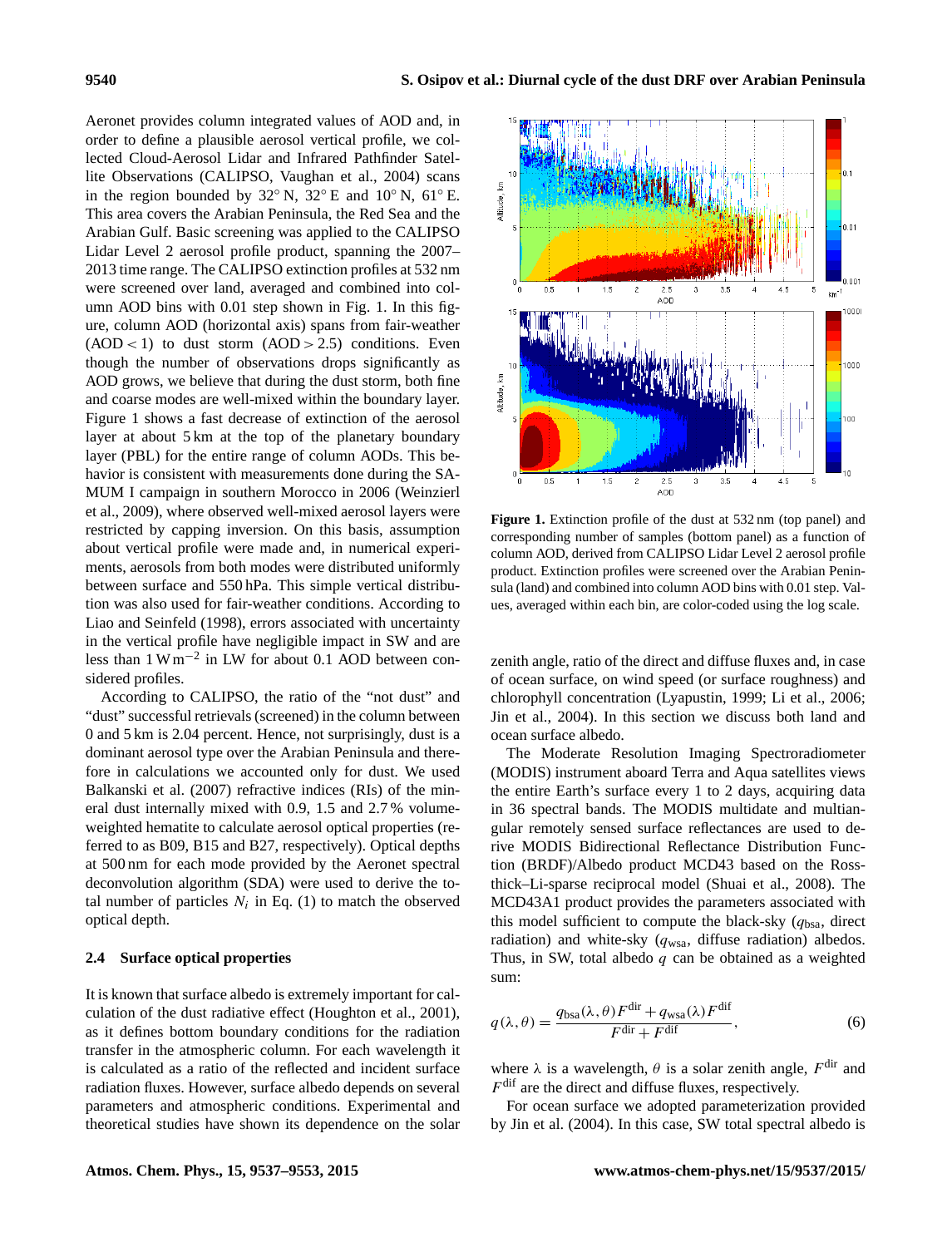a weighted sum of four components:

$$
q(\lambda, \theta, w, \text{chl}) = \frac{F^{\text{dir}}(q_s^{\text{dir}}(\lambda, \theta, w) + q_w^{\text{dir}}(\lambda, \theta, w, \text{chl})) + F^{\text{dif}}(q_s^{\text{dif}}(\lambda, w) + q_w^{\text{dif}}(\lambda, w, \text{chl}))}{F^{\text{dir}} + F^{\text{dif}}},\tag{7}
$$

where  $w$  is a wind speed, chl is a chlorophyll concentration,  $q_s^{\text{dir}}, q_s^{\text{dir}}, q_w^{\text{dir}}$  and  $q_w^{\text{dif}}$  are surface direct and diffuse albedos and ocean volume direct and diffuse albedos, respectively. The effect of ocean foams (white caps) is also taken into account. [Jin et al.](#page-14-7) [\(2004\)](#page-14-7) show that their parameterization is in excellent quantitative and qualitative agreement with observations and correctly captures diurnal variations of the OSA.

LW surface emissivity is mostly defined by the surface type. Over land it also depends on the season and vegetation and is thus best observed from space. Daily land surface emissivities in LW were obtained by combining MODIS level 3 MOD11C1 and MYD11C1 products. LW emissivity for seawater was obtained from the Aster Spectral Library [\(Baldridge et al.,](#page-13-2) [2009\)](#page-13-2).

This formulation of the surface albedo (both for land and ocean) introduces nonlinearity in the radiation transfer calculations, since surface albedo itself depends on  $F^{\text{dir}}$  and  $F^{\text{dif}}$ . Therefore, when calculating radiation transfer in a given atmospheric column, an iterative approach was used to obtain the ratio  $r = \frac{F^{\text{diff}}}{F^{\text{dir}}_g}$  [\(Li et al.,](#page-15-17) [2006\)](#page-15-17). During each iteration a new value of  $r$  is obtained and is used in the next step. The iterations continue until the convergence criterion  $|r_{i+1} - r_i| < 35 \times 10^{-4}$  is satisfied, where i is the iteration number. The convergence criterion is chosen so that the overall accuracy of the RRTM calculations is not diminished. In order to facilitate the convergence, an initial guess value of r is chosen depending on the column optical depth.

# <span id="page-4-0"></span>**3 Radiation closure**

Observations over the Arabian Peninsula are scarce. Below we discuss the set of measurements that we were able to retrieve and employ in our study.

## **3.1 Ground observations**

From 1995 until 2003, the King Abdulaziz City for Science and Technology (KACST) and the National Renewable Energy Laboratory (NREL) cooperated to establish a 12-station network of high-quality radiation monitoring installations across the Kingdom of Saudi Arabia. The Solar Village site served as the network operations center, calibration facility, and data retrieval and quality assessment center. One- and five-minute data are collected by a suite of instruments compatible with the BSRN specifications, including upwelling and downwelling longwave and shortwave fluxes [\(Al-Abbadi](#page-13-3) [et al.,](#page-13-3) [2002\)](#page-13-3).

In the scope of collaboration with the WHOI (Woods Hole Oceanographic Institution), a fully instrumented shore-side tower was deployed at the KAUST campus in 2009 [\(Farrar](#page-14-18) [et al.,](#page-14-18) [2009\)](#page-14-18) that routinely measures hourly average downward radiation fluxes (data are available at: [http://uop.whoi.](http://uop.whoi.edu/projects/KAUST/) [edu/projects/KAUST/,](http://uop.whoi.edu/projects/KAUST/) last access: 17 January 2015).

#### **3.2 TOA observations**

To test the simulated radiation fluxes at TOA we used satellite observations. Instantaneous footprint-level (20 km nominal spatial resolution) observed fluxes and cloud coverage were obtained from Clouds and the Earth's Radiant Energy System (CERES, [Wielicki et al.,](#page-16-11) [1996\)](#page-16-11) Single Scanner Footprint TOA/Surface Fluxes and Clouds (SSF) Level 2 Edition 3A product. Pixels from Aqua and Terra within 0.2◦ distance were collected for comparison. These data were obtained from the NASA Langley Research Center Atmospheric Science Data Center. Additionally, we made use of the Geostationary Earth Radiation Budget high-resolution (GERB HR) product (available from 2004 onward) which provides continuous observations of the TOA outgoing fluxes available every 15 min and which we re-gridded to 0.25◦ spatial resolution [\(Harries et al.,](#page-14-19) [2005;](#page-14-19) [Dewitte et al.,](#page-14-20) [2008\)](#page-14-20). We also made a detailed comparison with the retrievals of SW and LW radiative forcing derived from GERB measurements, which are described in detail by [Ansell et al.](#page-13-0) [\(2014\)](#page-13-0) and investigated further by [Banks et al.](#page-14-8) [\(2014\)](#page-14-8). To empirically derive DRF one has to define the "pristine-sky" fluxes as a reference characteristic. In the SW, pristine-sky surface albedo is derived from a regression of measured planetary albedo against SE-VIRI AOD [\(Brindley and Russell,](#page-14-21) [2009\)](#page-14-21) within a 0.25◦ grid cell. The SW dust radiative effect is then calculated by multiplying this pristine-sky albedo by the incoming downwelling SW flux, and subtracting the measured TOA flux. Meanwhile in the LW, the pristine-sky TOA LW flux is derived for each time slot using a 28-day rolling reference window which also seeks to account for variations in atmospheric humidity and surface temperature [\(Brindley,](#page-14-22) [2007\)](#page-14-22). As with the SW, the measured TOA LW flux is then subtracted from this pristinesky LW flux.

#### <span id="page-4-1"></span>**4 Results**

In this section we discuss clear-sky radiative transfer calculations conducted for different locations over the Arabian Peninsula and the sensitivity studies. In each case mineral dust DRF is calculated as a difference between perturbed (P) and control (C) experiments, where P experiments account for dust aerosol and C experiments do not. Both C and P experiment calculations are carried out using the same meteorology and atmospheric composition.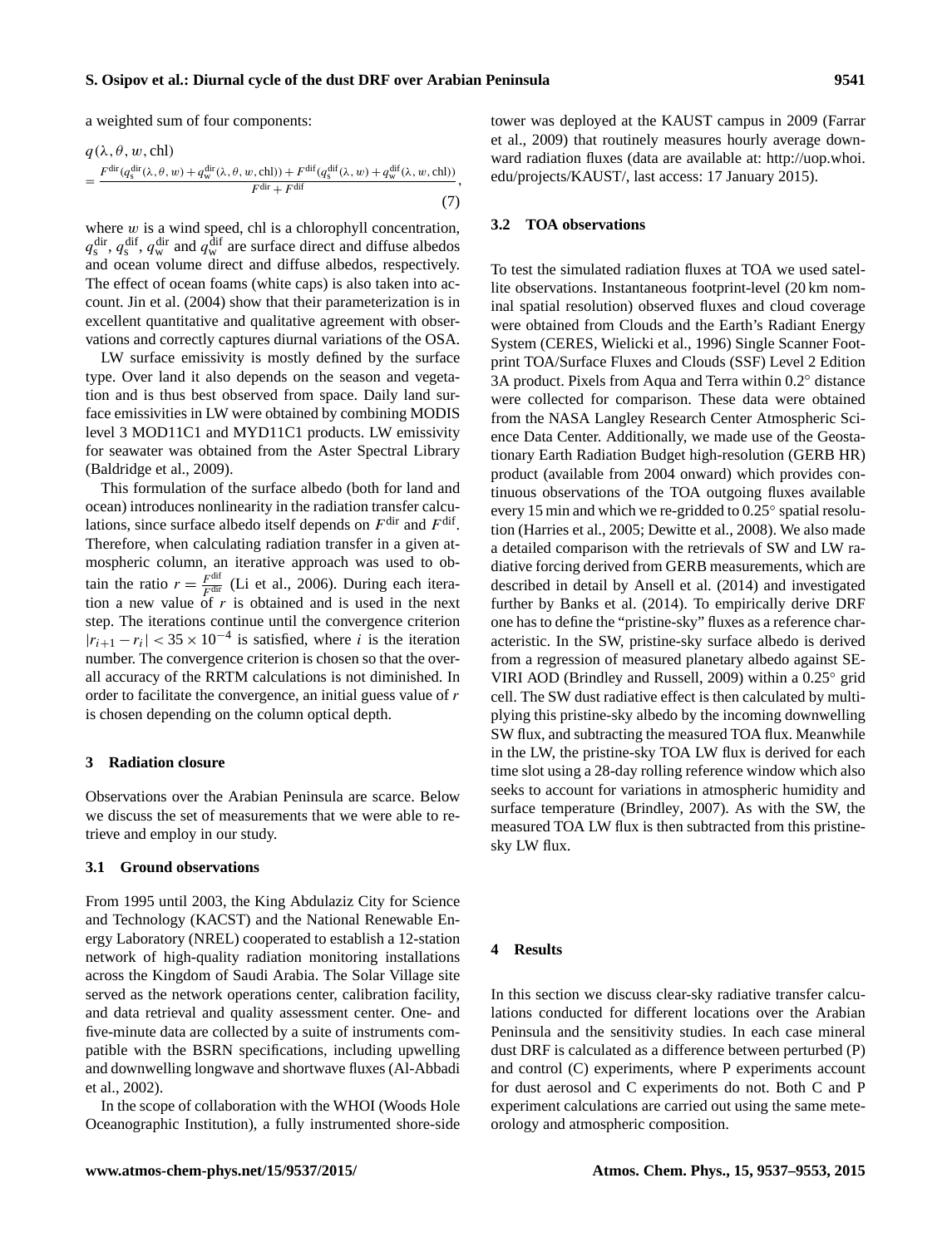<span id="page-5-0"></span>**Table 1.** Deviations from the default setup of the experiments con-

| Experiment Description |                                     |  |  |  |  |
|------------------------|-------------------------------------|--|--|--|--|
| P and C                | approximated surface temperature    |  |  |  |  |
| PE and CE              | ERA-Interim surface temperature     |  |  |  |  |
| PA and CA              | approximated surface temperature,   |  |  |  |  |
|                        | aerosol scattering is ignored in LW |  |  |  |  |

# **4.1 Radiation closure test and DRF**

In this section we conduct calculations for two specific locations: in the central Arabian desert at Solar Village and in the semi-desert area at the coastal plain of KAUST campus.

The first case study focuses on the 9–12 August 2002 DRF during fair-weather AOD conditions, based on Aeronet measurements at the Solar Village site established in 1999. For this case measurements of both the surface incident and reflected shortwave fluxes are available. They were used to estimate broadband surface albedo and compare it with the one derived from the model runs based on the MODIS BRDF/Albedo product. Description of the experiments and corresponding abbreviations are provided in Table [1.](#page-5-0) The first set of perturbed and control experiments (denoted as P and C, respectively) uses surface temperature approximated from observations of the surface upwelling LW fluxes and the Stefan–Bolzmann law. The second set of experiments (denoted as PE and CE) follows a default setup (Sect. [2.2\)](#page-2-1) and is based on surface temperature derived from the ERA-Interim product. The third set of experiments (denoted as PA and CA) is identical to the first set, but does not model LW scattering and uses absorption optical depth instead of extinction optical depth to exclude scattering effects.

The second case study deals with a major dust outbreak that occurred over the Arabian Peninsula during March 2012. The storm was observed by Aeronet at the KAUST campus site established in February 2012. The storm front first arrived on 18 March, causing strong AOD growth up to τ (0.5 μm) ~ 1.6. Maximum value τ (0.5 μm) ~ 4.75 was reached on 19 March 2012. During the next 5 days AOD gradually relaxed from  $\tau$  (0.5 µm) ~ 2 to  $\tau$  (0.5 µm) ~ 0.5. Since calculations in this section are based on Aeronet observations, simulations are only performed during the daytime at the exact time of each measurement.

Fluxes from satellite retrieval products, ground-based observations and the model used in this study span different spectral ranges as summarized in Table [2.](#page-5-1) The broadband fluxes are integrated over wavelengths and are not very sensitive to the exact position of the band's interfaces, as the interfaces are chosen to be in the regions of small intensities of the solar and terrestrial radiation [\(van de Hulst,](#page-16-7) [1957\)](#page-16-7). However, cut off at 50 microns in LW may introduce positive <span id="page-5-1"></span>**Table 2.** Spectral ranges of the satellite products, ground observations and RRTM model. Wavelengths are given in microns.

|           | <b>CERES</b> | <b>GERB</b> | KAUST        | Solar Village | RRTM       |
|-----------|--------------|-------------|--------------|---------------|------------|
| <b>SW</b> | $0 - 5$      | $0.3 - 4$   | $0.28 - 2.8$ | $0.28 - 2.8$  | $0.2 - 12$ |
| LW        | $5 - 100$    | $4 - 100$   | $3.5 - 50$   | $3.5 - 50$    | $3 - 1000$ |

bias up to about  $14 \text{ W m}^{-2}$  when RRTM fluxes are compared to ground-based observations.

In order to quantitatively compare time series of computed and observed quantities ( $y^c$  and  $y^o$ ) we define the absolute error (root-mean-square error, RMSE) given by

$$
RMSE = \sqrt{\frac{\sum_{i} e_i^2}{N}},
$$
\n(8)

where  $N$  is the number of elements in the time series, deviation at a given time  $e_i = y_i^c - y_i^o$ . Similarly, relative error  $(RMSE<sub>r</sub>)$  is given by

$$
\text{RMSE}_{\text{r}} = \frac{\text{RMSE}}{\sqrt{\frac{\sum_{i} y_i^c}{(y_i^c)^2} N}} 100\%.
$$
\n(9)

#### <span id="page-5-2"></span>**4.1.1 Solar Village**

This case study is characterized by naturally cloud-free conditions and relatively low column AOD shown in Fig. [2.](#page-6-0) We were able to achieve good agreement with the SW downwelling surface direct fluxes shown in Fig. [2.](#page-6-0) While the instrument uncertainty is 2% at  $1 \text{ kW m}^{-2}$ , RMSE does not exceed  $10 \text{ W m}^{-2}$  and RMSE<sub>r</sub> is only 1.9%, as aerosol extinction optical depth provided by Aeronet is fairly accurate. At the same time, we have stronger forward scattering in calculations than in observations as indicated by the positively biased diffuse flux (RMSE is 36 W m<sup>-2</sup> and RMSE<sub>r</sub> is 20 %). As a result, total albedo  $q$  (Eq. [6\)](#page-3-1) shifts more towards the  $q_{\text{ws}}$ . Nevertheless, taking into account that diffuse flux in the perturbed experiment is on average 3.5 times bigger than in the control (not shown here), this bias has minor impact on effective albedo (Eq. [6\)](#page-3-1). The abrupt "triangular-like" shape of the computed LW fluxes is due to linear interpolation of the 6 h meteorological data. In LW, RMSE reaches  $17 \text{ W m}^{-2}$ , given the instrument uncertainty of  $\pm 10 \text{ W m}^{-2}$ and  $RMSE_r$  is 4.2%. Bias due to difference in the RRTM and instrument spectral range contributes up  $14 \text{ W m}^{-2}$  to the error and discrepancies in meteorological profiles have only minor impact.

Figure [3](#page-6-1) shows diurnal variations of the broadband surface albedo derived from BSRN measurements and calculated in the perturbed experiment. Since observations are attributed to a point location and the numerical experiment is based on the MODIS BRDF product attributed to a 500 m pixel, exact quantitative comparison with measurements is somewhat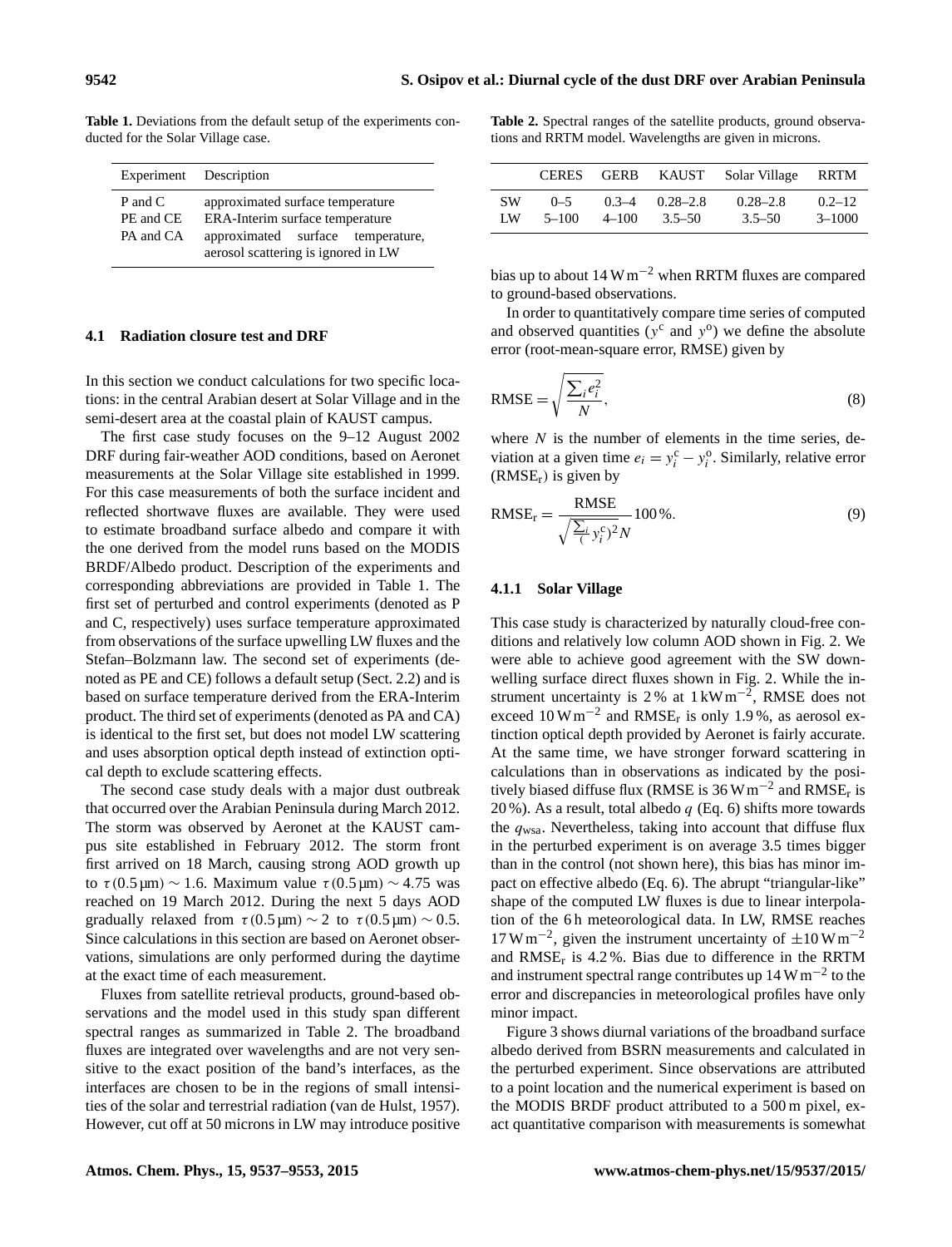<span id="page-6-0"></span>

**Figure 2.** Surface downwelling fluxes at Solar Village. The top panel presents SW surface downwelling perturbed experiment direct (P dir, black stars) and diffuse (P dif, purple stars), in situ measured direct (Obs dir, red circles) and diffuse (Obs dif, blue circles) fluxes and Aeronet SDA column AOD at 500 nm (green, right vertical axis). The bottom panel presents LW surface downwelling perturbed experiment (P, black stars) and in situ measured (Obs, red circles) fluxes.

hindered. Nevertheless, MODIS BRDF parameters are adequate and qualitatively capture a strong diurnal cycle of the surface albedo up to solar zenith angles of about 75°.

Due to positive bias in the surface downwelling flux (mostly due to diffuse components, Fig. [2\)](#page-6-0) and in the surface albedo (Fig. [3\)](#page-6-1), computed surface upwelling SW fluxes shown in Fig. [4](#page-7-0) are slightly bigger than observed and RMSE reaches  $19 \,\mathrm{W\,m^{-2}}$ ; RMSE<sub>r</sub> is 8.4%, given 3% instrument uncertainty at 1 kW m−<sup>2</sup> . Surface upwelling LW fluxes in the perturbed experiment agree with observations by construction. At the same time, error in ERA-Interim surface temperature increases RMSE to 25 W  $\text{m}^{-2}$  and RMSE<sub>r</sub> to 4.5 % for the PE experiment relative to measurements.

Figure [5](#page-7-1) shows that computed SW TOA outgoing fluxes are also consistent with CERES-inferred values (RMSE is  $20 \text{ W m}^{-2}$  and RMSE<sub>r</sub> is 6.3%). In LW, due to corrected surface temperature, P experiment has slightly better agreement with observations than PE experiment (RMSE is  $18 \text{ W m}^{-2}$  and  $20 \text{ W m}^{-2}$ , RMSE<sub>r</sub> is 1.7 and 1.9%, respectively). This can be compared to the estimates of the CERES instantaneous TOA flux error, which are based on a series of consistency tests and are discussed in [Loeb et al.](#page-15-26) [\(2003\)](#page-15-26). For example, all-sky TOA flux uncertainties for Terra in tropics are estimated to be  $14.3 \text{ W m}^{-2}$  (5.1%) and 5.1 W m−<sup>2</sup> (1.8 %) in SW and LW, respectively (according

<span id="page-6-1"></span>

**Figure 3.** Three days accumulated broadband SW albedo at Solar Village derived from ground-based measurements (Obs, red stars) and perturbed experiment based on MODIS BRDF (P, blue circles).

to CERES Terra Edition3A SSF Data Quality Summary, available at: [https://eosweb.larc.nasa.gov/project/ceres/](https://eosweb.larc.nasa.gov/project/ceres/quality_summaries/CER_SSF_Terra_Edition3A.pdf) [quality\\_summaries/CER\\_SSF\\_Terra\\_Edition3A.pdf,](https://eosweb.larc.nasa.gov/project/ceres/quality_summaries/CER_SSF_Terra_Edition3A.pdf) last access: 17 January 2015). Comparison of the TOA fluxes completes the radiation closure.

Given a good agreement (with uncertainties close to instrumental) of the surface (downwelling and upwelling) and TOA (upwelling) fluxes and thus fairly accurate radiation closure, we focus on calculating the mineral dust radiative forcings. We first define total downward minus upward flux as

$$
F = F_{\downarrow} - F_{\uparrow},\tag{10}
$$

where  $F_{\downarrow}$  and  $F_{\uparrow}$  are the downward and upward fluxes, respectively. Thus, following the convention, the instantaneous forcing  $\Delta F$  (either TOA or BOA) is defined as the difference of total downward minus upward fluxes in the P and C experiments:

$$
\Delta F = F^{\mathcal{P}} - F^{\mathcal{C}}
$$
\n<sup>(11)</sup>

and atmospheric absorption  $\Delta F^{\mathcal{A}}$  due to dust aerosol is then defined as the difference between TOA and BOA forcings:

$$
\Delta F^{\mathcal{A}} = \Delta F^{\text{TOA}} - \Delta F^{\text{BOA}}.\tag{12}
$$

The positive value of the radiative forcing  $\Delta F^{TOA}$ ,  $\Delta F^{BOA}$ ,  $\Delta F^{\text{A}}$  means heating of the atmospheric column, underlying surface or atmosphere, respectively.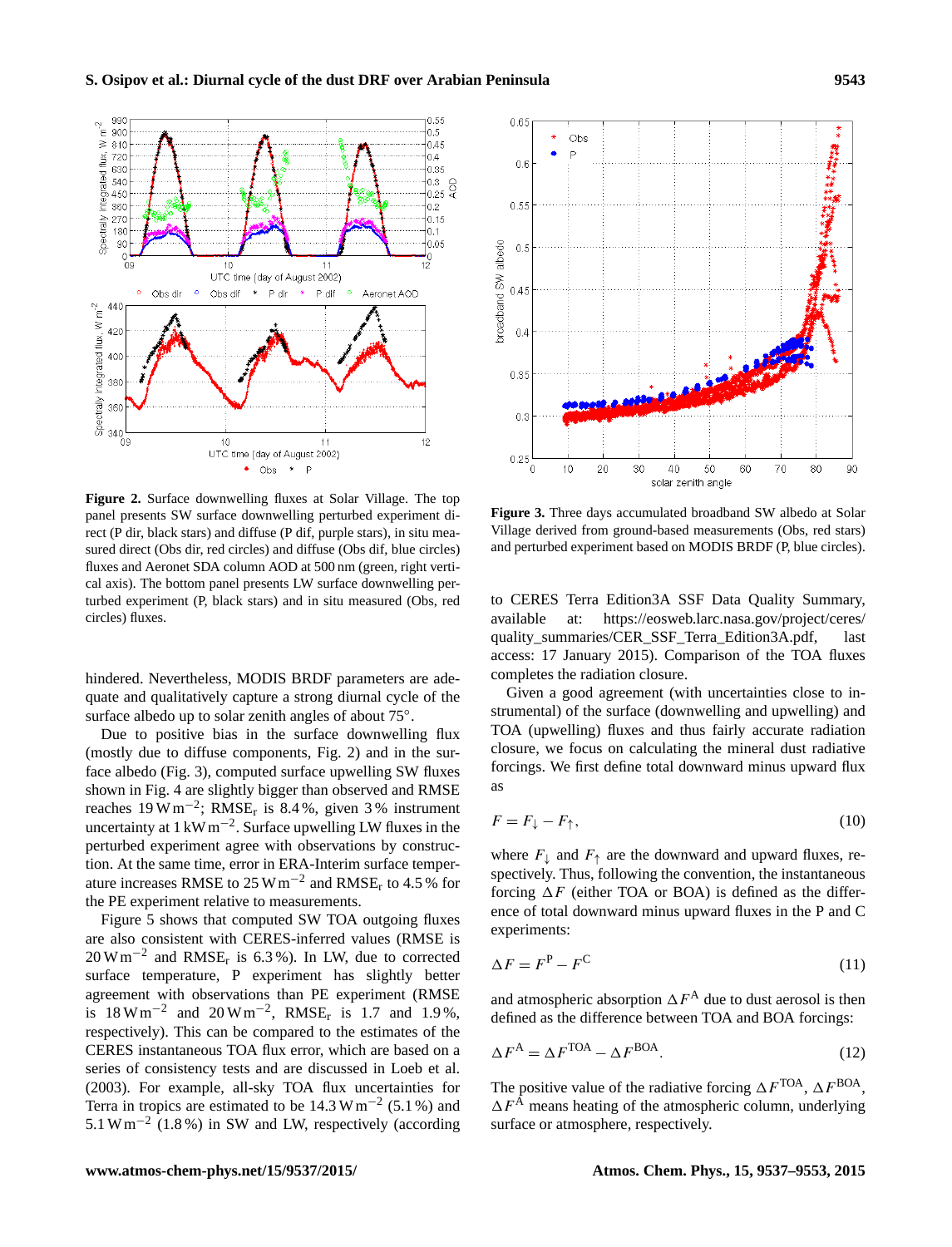<span id="page-7-0"></span>

**Figure 4.** SW (top panel) and LW (bottom panel) computed surface upwelling fluxes with approximated surface temperature (P, blue) and prescribed from ERA-Interim (PE, black) and in situ measurements (Obs, red) at Solar Village. Aeronet SDA column AOD at 500 nm (top panel, green) is plotted against the right vertical axis.

<span id="page-7-1"></span>

**Figure 5.** TOA upwelling fluxes at Solar Village. The top (SW) and bottom (LW) panels present fluxes computed with approximated surface temperature (P, blue) and prescribed from ERA-Interim (PE, cyan) and satellite-inferred fluxes (CERES, red). Cloudy area percent coverage derived from CERES product (top panel, green) is plotted against the right vertical axis.

<span id="page-7-2"></span>

**Figure 6.** SW (top panel) and LW (bottom panel)  $\Delta F^{TOA}$  (red triangles) and atmospheric absorption  $\Delta F^{\mathbf{A}}$  (blue circles) computed for the experiments set with approximated surface temperature at Solar Village.

Figure [6](#page-7-2) shows that  $\Delta F^{TOA}$  and  $\Delta F^A$  have strong diurnal cycles. In SW, dust causes cooling of the atmospheric column (but  $\Delta F^{TOA}$  is close to zero during the local solar noon) and increases atmospheric absorption. In LW the effect is opposite, but has comparable magnitudes. Sensitivity of the LW DRF to the surface temperature (not shown) is much smaller compared to fluxes, as expected, and RMSE of the LW DRF is less than  $0.5 \text{ W m}^{-2}$  between P and PE experiments, given that the RMSE of the surface temperature is 2 K. [Liao and](#page-15-24) [Seinfeld](#page-15-24) [\(1998\)](#page-15-24) also considered dependence of the LW DRF on atmospheric conditions (including temperature and water vapor profiles) and reported similar values. LW scattering has a stronger impact on LW  $\Delta F^{TOA}$  than on  $\Delta F^A$  and RMSE is 2.9 W m<sup>-2</sup> and 0.1 W m<sup>-2</sup>, respectively, between P and PA experiments. Similar results have been reported by [Dufresne](#page-14-23) [et al.](#page-14-23) [\(2002\)](#page-14-23) and [Sicard et al.](#page-15-27) [\(2014\)](#page-15-27). The number of large particles in the size distribution might be potentially underestimated by Aeronet, and thus the impact of LW scattering could be underestimated. Errors associated with the surface albedo are discussed separately in Sect. [4.2.2.](#page-11-0)

# <span id="page-7-3"></span>**4.1.2 KAUST campus**

The time span of the numerical experiments for the KAUST case consists of several days of fair-weather AOD followed by the major dust outbreak that occurred over the Arabian Peninsula on 18–20 March 2012 and several days of recovery. Figure [7](#page-8-0) shows the impact of this dust event on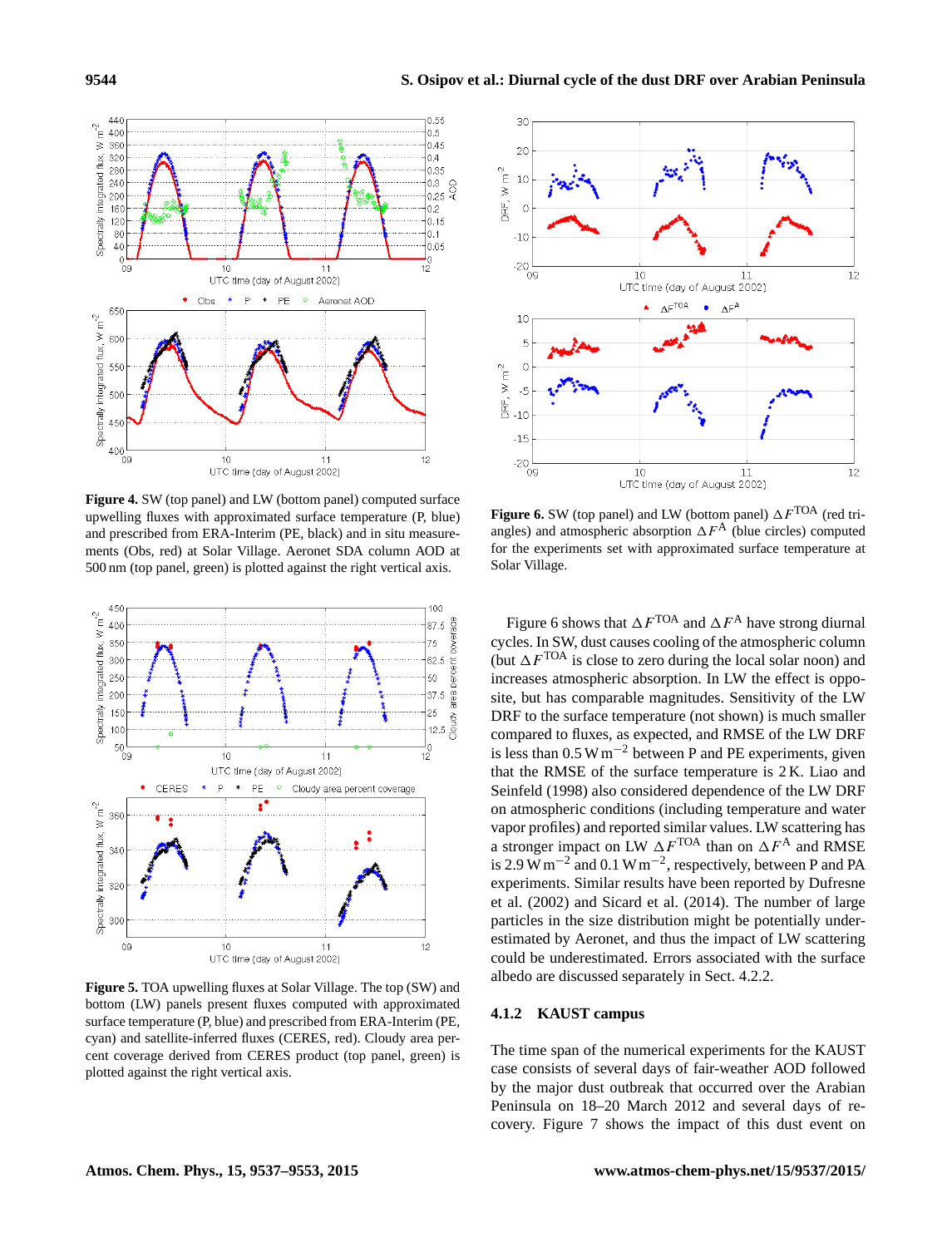<span id="page-8-0"></span>

Figure 7. SW (top panel) and LW (bottom panel) surface downwelling fluxes at KAUST for the perturbed experiment (P, blue) and in situ measurements (Obs, red). Aeronet SDA column AOD at 500 nm (top panel, green) is plotted against the right vertical axis.

the surface downwelling fluxes. Peak AOD at KAUST was reached on 19 March. As a result, observed surface downwelling SW flux reduced to about 500 W m<sup>-2</sup>, which is half of the corresponding control experiment value. Due to high column AOD, direct flux almost disappeared and all the downwelling flux was represented by the diffuse component only. A similar effect was reported by [Slingo et al.](#page-15-12) [\(2006\)](#page-15-12) for the March 2006 dust storm at Niamey, Niger. SW surface cooling was partly compensated by increased downwelling LW flux from the dust layer.

Strong reflection of the SW radiation back to space was observed during the storm. The top panel in Fig. [8](#page-8-1) shows that outgoing SW fluxes increased by about 150 W m−<sup>2</sup> , which is consistent with the satellite retrievals. Unlike the Solar Village case, clouds were present during the selected days as shown on the top panel of Fig. [8.](#page-8-1) This fact degrades the agreement and explains biases in the computed fluxes relative to observations since calculations are done for clear-sky conditions. Presence of clouds implies higher column optical depth than assumed in the model and thus observed SW downwelling fluxes are smaller than computed, which is consistent with the results shown on the top panel in Fig. [7.](#page-8-0)

For this case study, GERB cloud-screened SW and LW TOA DRF are available for comparison and are shown in Fig. [9.](#page-9-0) According to [Ansell et al.](#page-13-0) [\(2014\)](#page-13-0), estimated GERB DRF error both in SW and LW is  $\pm 15$  W m<sup>-2</sup>. Similar to the Solar Village case, TOA DRF exhibits strong diurnal cycle. SW DRF is strictly negative and reaches about

<span id="page-8-1"></span>

**Figure 8.** SW (top panel) and LW (bottom panel) perturbed experiment (P, black) and satellite-inferred (GERB, red and CERES, blue) TOA upwelling fluxes at KAUST. Cloudy area percent coverage derived from CERES product (top panel, green) is plotted against the right vertical axis.

 $-150$  W m<sup>-2</sup> when AOD is at its highest. In LW mineral dust causes significant warming of the Earth–atmosphere system, reaching 50 W m−<sup>2</sup> . Unlike the Solar Village, the impact of LW scattering is critical in this case (RMSE is  $6 W m^{-2}$ ) and  $RMSE_r$  is 38%) with maximum error on 19 March reaching 14 W m−<sup>2</sup> . Two independent sets of TOA forcings (model and GERB) agree fairly well in magnitude (RMSE is 24 W m<sup>-2</sup> and 5 W m<sup>-2</sup> in SW and LW, respectively) and general behavior, confirming that the model captures the main quantitative features of the process.

# <span id="page-8-2"></span>**4.2 Diurnal cycle of SW DRF**

In this section we focus on the sensitivity of the SW DRF diurnal cycle at the TOA and BOA and atmospheric absorption by aerosol, i.e.,  $\Delta F^{TOA}$ ,  $\Delta F^{BOA}$  and  $\Delta F^{\hat{A}}$ , with respect to several parameters that span the range of values representative for the Arabian Peninsula. Specifically, we consider dependence on solar zenith angle  $\theta$  and sensitivity to the total column AOD  $\tau$ , aerosol size distribution  $\frac{dN}{dr}$ , aerosol refractive index RI and surface albedo  $q$ :

$$
\Delta F = f\left(\theta, \tau, \frac{dN}{dr}, RI, q(\theta, r)\right).
$$
 (13)

While the middle Arabian Peninsula is extremely arid, coastal areas receive more precipitation, have more vegetation and are less reflective. The Red Sea reflects relatively little. To cover this range, we consider ocean, coastal plain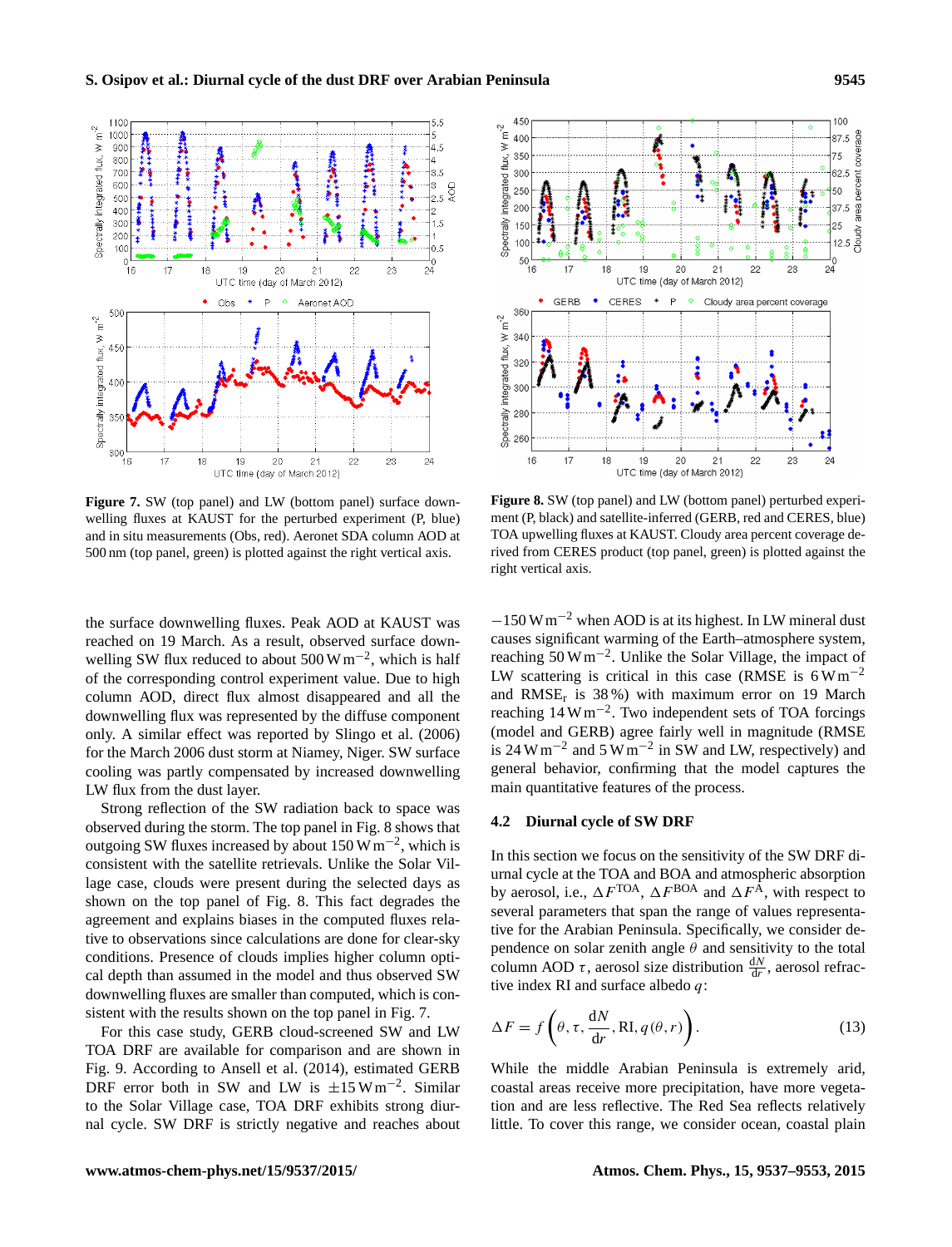<span id="page-9-0"></span>

**Figure 9.** SW (top panel) and LW (bottom panel) TOA DRF at KAUST derived from the model (RRTM, blue) and satellite retrieval (GERB, red).

and desert surface albedos. The first two albedos are obtained from Solar Village and KAUST cases (see Sect. [4.1.1](#page-5-2) and [4.1.2\)](#page-7-3). The ocean surface albedo was parametrized (see Sect. [2.4\)](#page-3-2) with fixed values of the wind speed ( $w = 5 \text{ m s}^{-1}$ ) and chlorophyll concentration (chl =  $0.15 \text{ mg m}^{-3}$ ). Three different RIs of the coarse mode (B09, B15, B27) are considered. Since fine mode is mostly represented by the clay particles that contain more hematite compared to the coarse mode, we only consider one fixed RI of the fine mode (B27). Numerical calculations are done with 10 min temporal resolution. Meteorology and gas composition profiles are based on the Solar Village location on 9 August 2002.

Unlike the Solar Village and KAUST case studies, in this section we conduct sensitivity analysis to model parameters rather than considering a specific time period. Size distribution statistics are derived from Aeronet Level 2.0 inversion product as a function of total column AOD over the Arabian Peninsula (Fig. [10\)](#page-9-1). For fair-weather conditions, fine- and coarse-mode AOD are comparable to each other. For more severe events, coarse-mode AOD contribution dominates and scales as 5 to 1 relative to the fine mode. In terms of microphysical properties, scaling of the coarse-mode AOD is accompanied by the shift towards larger radii and narrowing of the size distribution. Fine-mode size distribution scaling is characterized by growth of their standard deviation  $\sigma$ . The same analysis for northern Africa shows similar scaling patterns of the aerosol size distribution and AOD.

<span id="page-9-1"></span>

**Figure 10.** Fine- and course-mode AOD (blue and red, respectively, left panel) at  $674 \text{ nm}$ , modal radius  $r_i$  (middle panel) and standard deviation  $\sigma_i$  (right panel) derived from Aeronet Inversion Level 2.0 product over the Arabian Peninsula. Thick lines indicate fitted values of the fine (black) and coarse (green) mode used in sensitivity calculations.

<span id="page-9-2"></span>

**Figure 11.** AOD at 674 nm pdf diurnal cycle derived from Aeronet AOT level 2.0 product at KAUST (left panel) and Solar Village (right panel). Data span is 2012–2014 at KAUST and 1999–2013 at Solar Village. Both locations are in the +3 h time zone.

Obtained statistics were fitted as a function of total column AOD covering the range from 0 to 3 as shown in Fig. [10.](#page-9-1) These scaling regimes were used in Eq. [\(1\)](#page-2-0) to build the aerosol size distribution and calculate optical properties of dust aerosol.

In order to estimate the diurnal cycle of AOD we use AOD statistics derived from Aeronet AOT Level 2.0 product. Figure [11](#page-9-2) shows the diurnal cycle of the AOD probability density function (pdf) at KAUST and Solar Village. For each station, pdf was computed by collecting AOD observations into AOD bins with 0.05 stepping at 30 min intervals, which then were normalized so that the integral of the pdf from zero to positive infinity is equal to 1 in a particular time slot. Figure [11](#page-9-2) shows that AOD diurnal cycle at both locations is rather uniform with relatively weak tendency for higher AOD values in the morning and late afternoon. [Banks et al.](#page-14-8) [\(2014\)](#page-14-8) also reported low variability of the daytime cycle in mean SEVIRI and Aeronet AOD over the Bordj Badji Mokhtar site in the central Sahara.

We discuss below the sensitivity of the TOA SW DRF diurnal cycle computed for different RIs, surface albedos and AODs. In Fig. [12](#page-10-0) the simulated TOA forcing for the ocean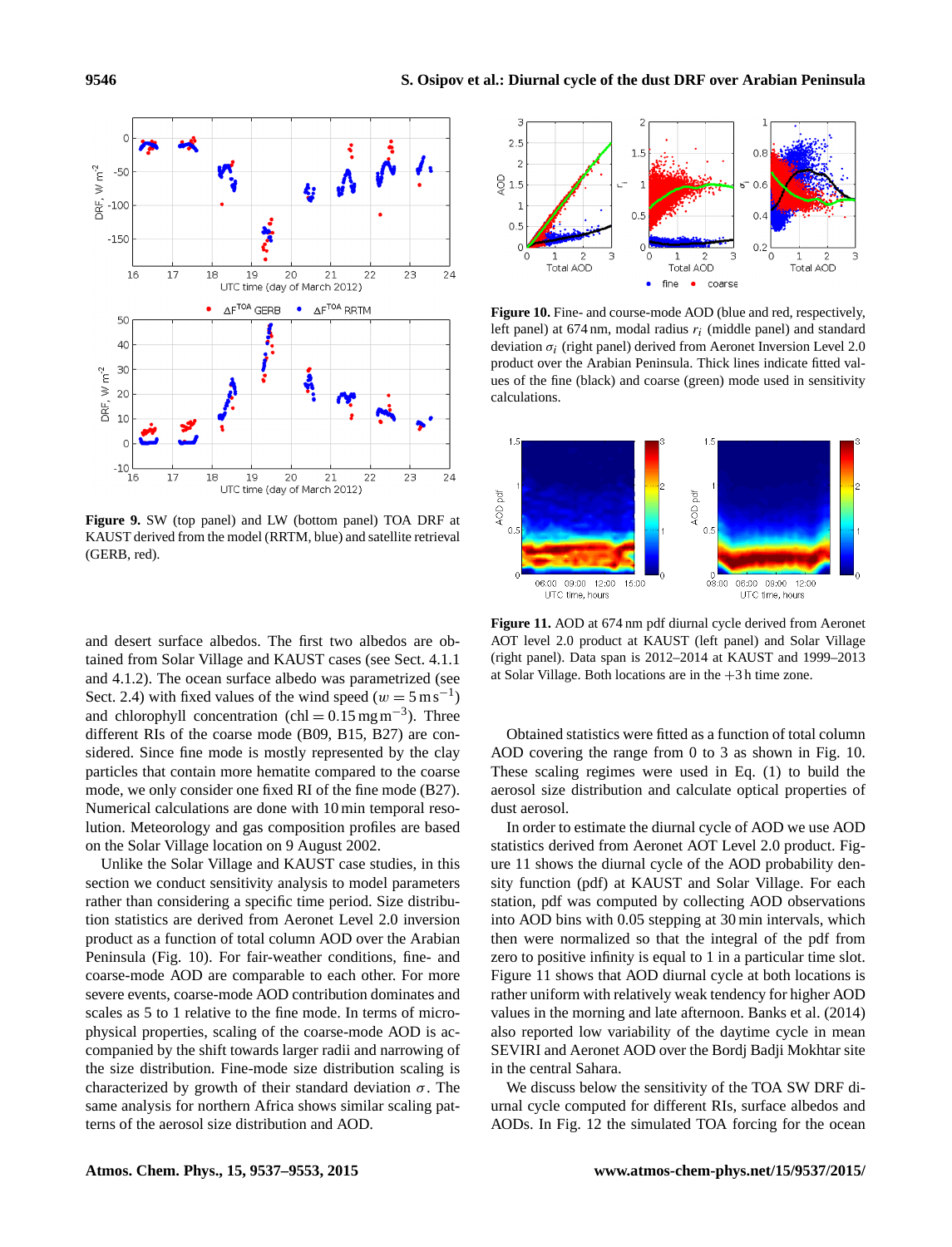<span id="page-10-0"></span>

**Figure 12.** SW TOA DRF over ocean, coastal plain and desert surface albedo (top to bottom) for B09, B15 and B27 refractive indices (left to right) as a function of column AOD and local daytime (hours). Mean local daytime values (red) are projected on the DRF-AOD plane.

case (top row) exhibits a relatively simple pattern with time of day, with maximal values of about  $-200 \,\mathrm{W\,m^{-2}}$  seen from 10 to 14 h. The magnitude of this forcing gets weaker with enhanced aerosol absorption (left to right). As the surface gets more reflective (top to bottom), the forcing is weakened and goes from being relatively flat during local noon to exhibiting a symmetrical weakening around local noon. The contrast between peak forcing and this localized reductions (min-max-min structure, MMM) becomes more exacerbated with increased aerosol absorption and surface albedo, such that the maximum difference in forcing between morning/evening and local noon is seen for the most absorbing aerosol over the desert surface (bottom right panel). These results are consistent with those derived observationally by [Ansell et al.](#page-13-0) [\(2014\)](#page-13-0) and [Banks et al.](#page-14-8) [\(2014\)](#page-14-8) over northern Africa, where the sign of the forcing switches from negative to positive and then again to negative through the course of the day, indicating a SW cooling-heating-cooling of the Earth–atmosphere system. Additionally, Fig. [12](#page-10-0) shows that daily mean TOA DRF is not a linear function of the total AOD (red line) and efficiency  $\left(\frac{\Delta F^{TOA}}{\tau}\right)$  of the daily mean forcing as a function total AOD declines faster over more reflective surfaces and for more absorbing aerosols.

#### <span id="page-10-1"></span>**4.2.1 Process analysis**

SW TOA DRF shown in Fig. [12](#page-10-0) has nontrivial shape and strong diurnal cycle. In order to qualitatively explain the

mechanisms responsible for forming this shape and understand the interplay of different factors, we consider a few special cases. We assume now that the surface albedo do not change during the daytime. We use the same experiment setups presented in Sect. [4.2](#page-8-2) but manually override certain parameters and assume that total column AOD is equal to 0.5. To demonstrate dependence on the surface albedo we consider black surface  $(q = 0$  for all wavelengths), desert (measured during the B300 flight over Mauritania; [Johnson and](#page-14-24) [Osborne,](#page-14-24) [2011\)](#page-14-24) and white surface  $(q = 1$  for all wavelengths) albedo. To demonstrate dependence on aerosol absorption and anisotropic scattering, we consider absorbing ( $\omega = \omega^*$ , same as in Sect. [4.2\)](#page-8-2) and non-absorbing ( $\omega = 1$  for all wavelengths) dust, isotropic ( $g = 0$  for all wavelengths, where g is a asymmetry parameter) and anisotropic ( $g = g^*$ , same as in Sect. [4.2\)](#page-8-2) scattering by aerosol (see Fig. [13\)](#page-11-1). This approach allows us to extract the impact of each parameter on the DRF diurnal cycle. Let us consider first black body surface albedo and non-absorbing dust (black curves in two left columns in Fig. [13\)](#page-11-1). In this case surface does not reflect and TOA upward flux is only due to reflected radiation by the dust layer  $(F_{\text{dust}}^{\text{reflected}})$  and atmospheric Rayleigh scattering. Neglecting small changes in the atmospheric absorption, TOA DRF is almost equal to BOA DRF.  $F_{\text{dust}}^{\text{reflected}}$  does not depend on surface albedo. However, it does depend on the aerosol scattering phase function. Due to dust anisotropic scattering, TOA, and thus BOA DRF in this case, have diurnal variation with MMM structure, shown in the second column of Fig. [13.](#page-11-1) On the other hand, in the isotropic case  $(g = 0)$  both TOA and BOA DRF follow a simple diurnal cycle with one minimum at noon (left column in Fig. [13\)](#page-11-1).

For the white body surface albedo case (blue curves),  $\Delta F^{\rm BOA}$  is equal to zero.  $\Delta F^{\rm A}$  equals  $\Delta F^{\rm TOA}$  and both are small. Due to smaller surface reflected flux, for any intermediate albedo case (including the real-case desert albedo, red curves)  $\Delta F^{TOA}$  is bounded by the black and white body albedo cases and the diurnal variation persists. In all cases  $\Delta F^{\mathbf{A}}$  is small. To conclude the discussion of the nonabsorbing aerosol case, we emphasize that both TOA and BOA DRF are strictly non-positive (if we neglect the small changes in atmospheric absorption) over any surface and MMM structures are due to anisotropic scattering by dust.

If we turn on the aerosol absorption (right two columns in Fig. [13\)](#page-11-1) for the black surface albedo,  $F_{\text{dust}}^{\text{reflected}}$  is slightly reduced compared to the non-absorbing aerosol case, since part of the photons are absorbed instead of being scattered. While TOA DRF remains almost the same and surface reflected flux is absent, there is an additional significant component  $\Delta F^{\mathcal{A}}$ , which causes stronger cooling of the surface. For positive values of g (including physical range of  $0.5-0.7$ ) forward scattering prevails and thus BOA is more sensitive to absorption than TOA DRF. This also implies that MMM structures tend to persist for TOA and flatten for BOA DRF (right column).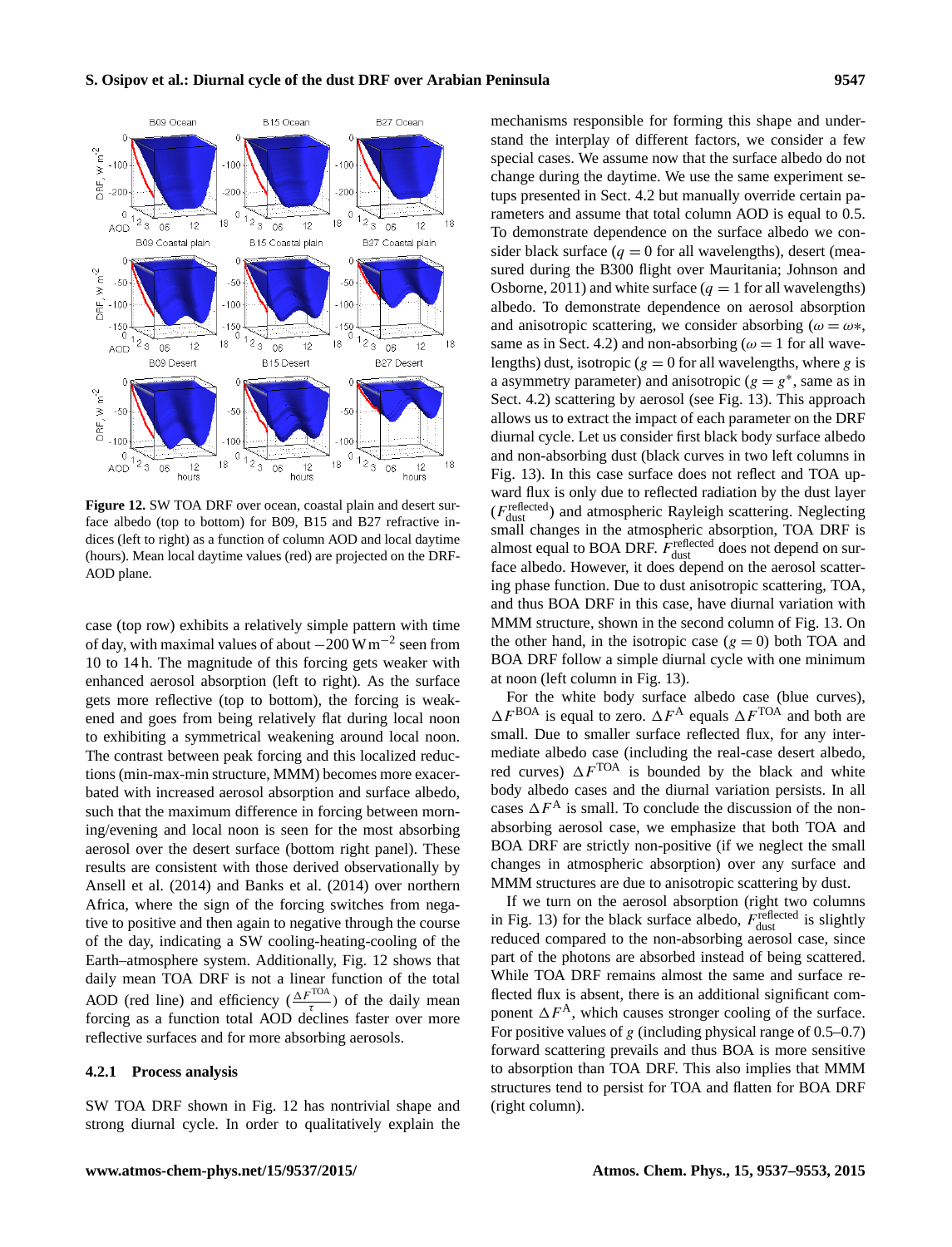<span id="page-11-1"></span>

**Figure 13.** Special cases of the SW DRF diurnal cycle for the black surface (black), desert (red) and white surface (blue) surface albedos.  $\Delta F^{TOA}$ ,  $\Delta F^{A}$  and  $\Delta F^{BOA}$  (from top to bottom rows) are computed for the non-absorbing and absorbing (first two and last two columns respectively) and for the isotropic and anisotropic (first, third and second, fourth columns respectively) aerosol cases. Spectrally gray override values are provided in the titles, where  $g^*$ and  $\omega^*$  indicate that actual spectral values were used. Total column AOD at 674 nm is 0.5.

For the white body albedo case, since the  $\Delta F^{\rm BOA}$  is zero,  $\Delta F^{TOA}$  is equal to  $\Delta F^{A}$ , where both quantities are strictly non-negative. Similar to the non-absorbing aerosol case, for any intermediate surface albedo, TOA DRF is bounded by the black and white surface albedo cases. Nevertheless, unlike the non-absorbing aerosol case, the upper bound is positive, which may lead to sign changes during the diurnal cycle. To conclude the discussion of the absorbing dust case, we emphasize the following.

- 1. Anisotropic scattering by dust significantly contributes to the diurnal cycle of the TOA and BOA DRF and explains the MMM structure.
- 2. Higher surface albedo modulates  $\Delta F^{\text{TOA}}$ ,  $\Delta F^{\text{BOA}}$  and  $\Delta F^{\text{A}}$  and shifts them towards the positive bound.
- 3. Stronger absorption by dust significantly contributes to the diurnal cycle of the  $\Delta F^{\text{A}}$ . It also shifts  $\Delta F^{\text{TOA}}$  and  $\Delta F^{\text{A}}$  towards the positive bound but has the opposite effect on  $\Delta F^{\rm BOA}$ .

<span id="page-11-2"></span>

**Figure 14.** Broadband SW albedo for desert (blue), coastal plain (red) and ocean (black), with diurnal cycle (lines with stars) and fixed solar zenith angle (circles) averaged over the range of considered optical depths.

# <span id="page-11-0"></span>**4.2.2 Effect of the surface albedo**

In the previous section we considered SW DRF dependence on the parameters that do not have a diurnal cycle. In this section we quantify the effect of the albedo diurnal cycle on the SW TOA DRF. Airplane observations of the albedo usually are done at nadir. So, we define the reference albedo for the solar zenith angle at local noon, i.e.,

$$
q_{\text{fixed}}(r) = q(\theta_{\text{noon}}, r). \tag{14}
$$

The difference  $\delta F$  of the forcings calculated with the varying albedo q and the fixed albedo  $q_{\text{fixed}}$  is a function of the solar zenith angle, optical depth and albedo:

$$
\delta F = \Delta F(\theta, \tau, q(\theta, r)) - \Delta F(\theta, \tau, q(\theta = \theta_{\text{noon}}, r)), \quad (15)
$$

both at BOA and TOA. Figure [14](#page-11-2) shows corresponding broadband albedo diurnal cycles at the desert, coastal plain and ocean obtained from our numerical experiments. Albedo in Fig. [14](#page-11-2) is averaged over the range of optical depths (from 0 to 3) for a given refractive index (B15). During the local solar noon, q and  $q_{\text{fixed}}$  coincide exactly (by construction), but they deviate as the solar zenith angle grows. Changes in the  $q_{\text{fixed}}$  are solely due to variations of diffuse-to-direct flux ratio r. Figure [15](#page-12-0) shows corresponding contribution to the SW TOA DRF associated with diurnal cycle of  $q$  compared to  $q$ <sub>fixed</sub>. Since surfaces tend to be more reflective with increasing solar zenith angle,  $\delta F$  is positive and causes a warming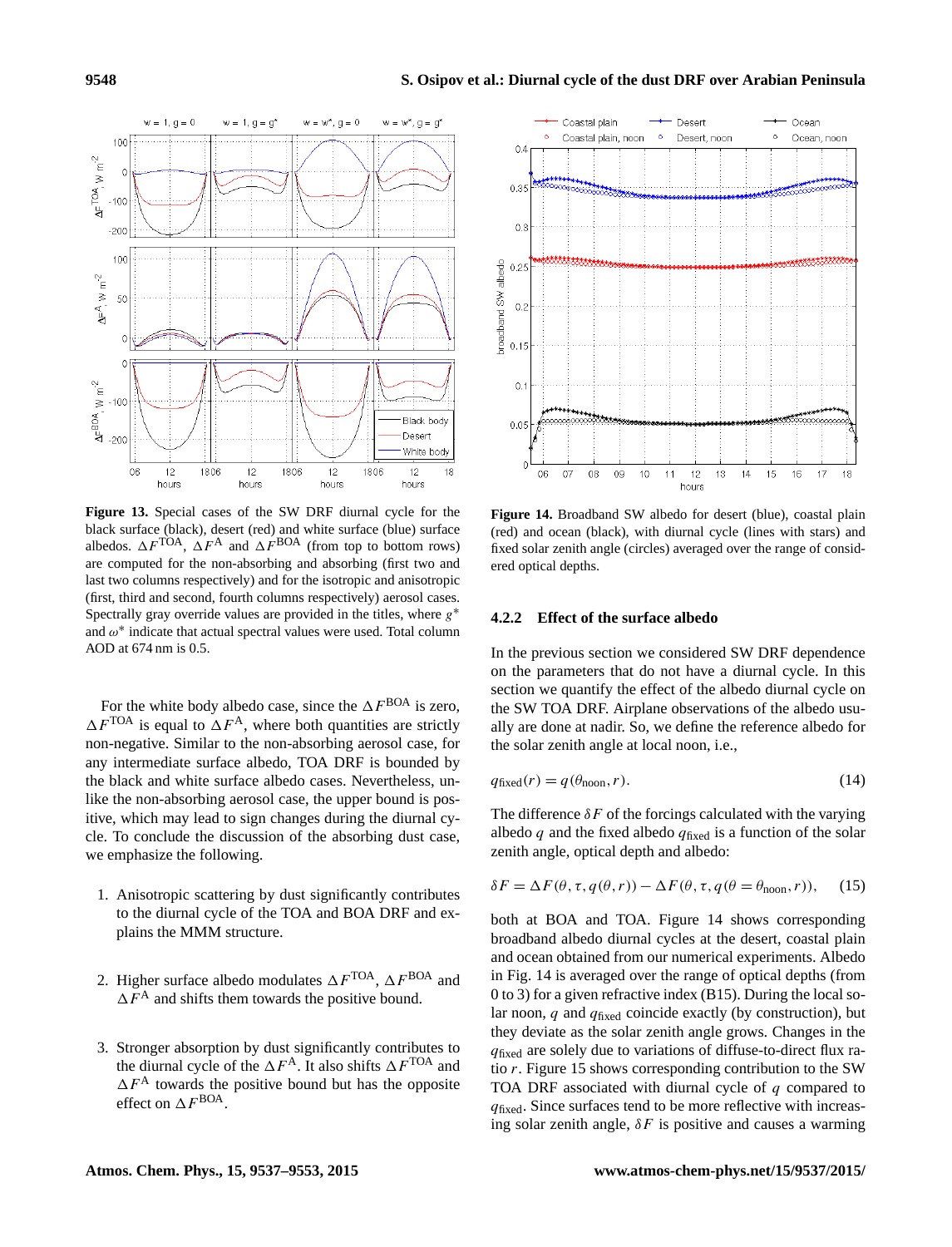<span id="page-12-0"></span>

**Figure 15.** Contribution  $\delta F$  of the albedo diurnal cycle to the TOA SW DRF over ocean, coastal plain and desert (left to right), assuming B15 refractive index as a function of column AOD and local daytime (hours). Mean local daytime values (blue) are projected on the DRF-AOD plane.

effect. The strongest effect is reached during the morning and evening hours and thus albedo diurnal cycle decreases the diurnal variability of the SW TOA DRF. The effect quickly saturates when AOD reaches 1. It is strongest over the ocean (up to 29 W m<sup>-2</sup>), weakens over the desert (up to 24 W m<sup>-2</sup>) and is smallest for the coastal plain (up to  $11 \text{ W m}^{-2}$ ).

# **4.3 Daily DRF sensitivity**

In this section we focus on the daily mean dust DRF, discuss the contribution of the SW, LW and NET (SW plus LW) effects and their sensitivity to the surface albedo, and aerosol absorption efficiency. Similarly to Sect. [4.2.1,](#page-10-1) in calculations we use 0.5 as a reference column AOD at 674 nm. Figure [16](#page-12-1) shows daily mean  $\Delta F^{TOA}$ ,  $\Delta F^{BOA}$  and  $\Delta F^{A}$  for B09, B15 and B27 RI and for the ocean, coastal plain and desert surface albedos. In this figure, surface albedo grows from left to right columns and inside each column aerosol absorption also grows from left to right. For all RIs and surface albedos, dust causes the SW cooling of the atmospheric column (negative TOA DRF) and of the surface (negative BOA DRF) and increases atmospheric absorption (positive  $\Delta F^A$ ). In LW the sign of the forcings is opposite. In LW aerosol warms both the surface and the entire atmospheric column, but cools the atmosphere itself. Reduced variability of the LW DRF compared to SW DRF is a consequence of much smaller changes of the aerosol absorption and surface albedo or emissivity in LW than in SW. At BOA the LW forcing is weaker than SW forcing. At TOA, SW cooling dominates LW warming of the atmospheric column and for the strongly absorbing B27 case over the desert, the NET forcing weakens to almost zero. NET atmospheric absorption changes the sign between B15 and B27 refractive indices from negative to positive. Figure [16](#page-12-1) also shows that SW BOA DRF is more sensitive to increasing absorption by dust than SW TOA DRF, as was discussed in Sect. [4.2.1.](#page-10-1)

<span id="page-12-1"></span>

**Figure 16.** Daily mean dust DRF for B09, B15 and B27 RI (indicated by the vertical dash line in each column) and ocean, coastal plain and desert (left to right) surface albedo over the Arabian Peninsula. Each bar represents three diagnostic variables:  $\Delta F^{\text{TOA}}$ ,  $\Delta F^{\text{BOA}}$  and  $\Delta F^{\text{A}}$ . Hatching indicates the  $\Delta F^{\text{BOA}}$  edge and thus the opposite edge is  $\Delta F<sup>TOA</sup>$ . The height of the bar corresponds to the absolute value of the atmospheric absorption due to dust or  $\left| \Delta F^{\rm A} \right|$  or cooling, red for positive or warming). LW, SW values and their and color indicates the sign of the  $\Delta F^{\mathcal{A}}$  (blue for negative sum are shown in the top, bottom and middle rows, respectively. Total column AOD used in calculations is 0.5 at 674 nm.

# **5 Conclusions**

A column radiation transfer model was used to investigate dust instantaneous direct radiative forcing over the Arabian Peninsula for a range of optical depths covering fair-weather and dust storm conditions. According to the CALIPSO product, dust is a dominant aerosol in this area. We calculated the forcing of the dust aerosol over ocean, coastal plain and desert surfaces, accounting for non-sphericity of dust aerosol and using a range of plausible refractive indices suggested by [Balkanski et al.](#page-13-1) [\(2007\)](#page-13-1) and we were able to achieve good agreement of the surface and TOA fluxes with in situ measurements and satellite retrievals. Available measurements of surface reflected SW radiation were used to estimate the broadband surface albedo and test computed surface upwelling fluxes based on the MODIS BRDF products. Even though MODIS product and in situ measurements are attributed to different spatial scales, analysis showed that in simulations surface albedo diurnal cycle was well-captured, both quantitatively and qualitatively. Our calculations for Solar Village fair-weather conditions revealed strong diurnal cycle of TOA DRF. Dust aerosol cools the entire column in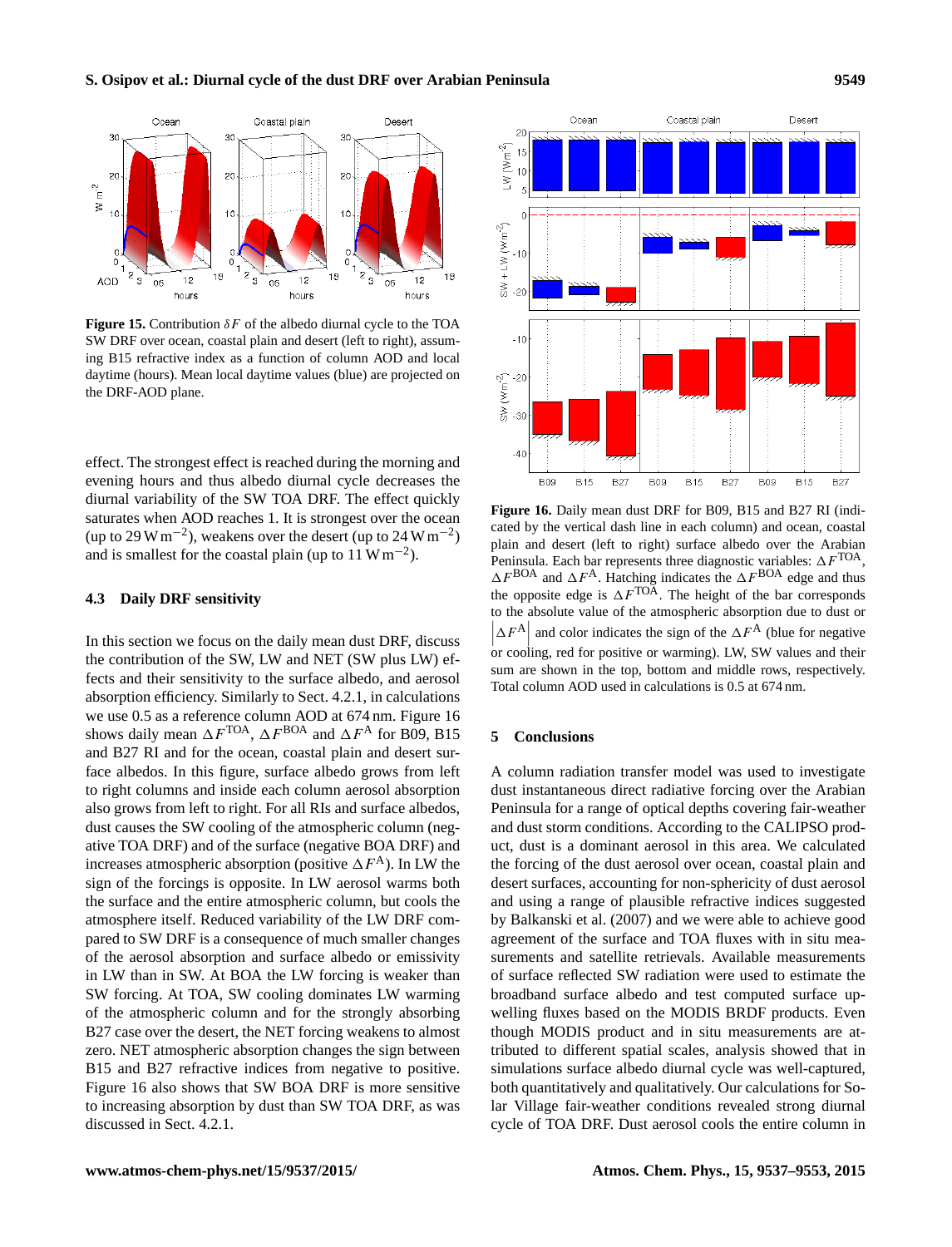SW throughout the diurnal cycle. However, during the local solar noon the forcing weakens. The daily mean SW DRF for the considered realistic range of aerosol parameters and surface albedos remains negative. A similar result was reported by [Osborne et al.](#page-15-13) [\(2011\)](#page-15-13) for the comparable AOD during June 2007 over land areas between Mauritania and Niger. The KAUST campus case during the dust storm conditions is characterized by a stronger cooling of atmospheric column due to lower surface albedo. Distinct diurnal cycle of the TOA DRFs is also present.

Compiling aerosol statistics using Aeronet data, we found similar scaling patterns between the Arabian Peninsula and North Africa. In particular, coarse- and fine-mode AODs at 674 nm on an average scale as 5 to 1. Thus, similar to the measurements in Sahara during the ACE-2 campaign 1997 of [Otto et al.](#page-15-11) [\(2007\)](#page-15-11), coarse mode has a prevailing contribution to the total optical properties of the dust aerosol over the Arabian Peninsula. We found that SW TOA DRF, as a function of the solar zenith angle, has three distinctive extrema structures. The forcing remains strictly negative over the ocean surface for the entire day. The diurnal variations are more prominent over the more reflective surfaces and, for the strongly absorbing B27 case, dust aerosol forcing weakens to almost zero over the desert during the local solar noon.

We found that for typical conditions over the Arabian Peninsula, the relative difference in daily mean SW fluxes is about 0.5–1.5 % in experiments where dust aerosol is treated as a mixture of randomly oriented spheroids and as a mixture of spheres. Process analysis for black and white surface albedo, non-absorbing dust and isotropic scattering revealed that dust anisotropic scattering controls the diurnal variability of the SW BOA and TOA DRF. This emphasizes the importance of the assumptions about particle shape and thus the phase function to correctly capture the maximum and minimum of the SW TOA DRF diurnal cycle. Due to prevailing forward scattering by dust aerosol, BOA DRF is more sensitive to changes in single scattering albedo or absorption by dust, than TOA DRF. This also implies, that diurnal variations of the TOA DRF are less sensitive to changes in atmospheric absorption by dust than BOA DRF.

Daily mean dust DRF over the Arabian Peninsula for a 0.5 AOD at 674 nm showed that in all considered cases, dust causes cooling of the atmospheric column, while over the desert surface albedo and B27 refractive index case, the forcing is almost zero. For all considered surface albedo types, net atmospheric absorption due to dust changes the sign between B15 and B27 refractive indices.

Several sources of the dust forcing uncertainty are currently known, which include refractive index, number size distribution and surface albedo. The treatment of the surface albedo is often oversimplified and albedo itself is assumed to be fixed. We found that intrinsic variability of the surface albedo and its dependence on the atmospheric conditions are important factors to be taken into account, especially for the desert surfaces, where daily mean TOA DRF is close to zero. The main results could be formulated as follows.

- **–** Dust is a major aerosol over the Arabian Peninsula and its coarse mode mostly contributes to the total column AOD compared to fine mode.
- **–** The developed model allows relatively accurate radiation closure to be carried out.
- **–** The calculated fluxes are in a good agreement with best available observations.
- **–** Dust DRF is estimated and compares well to the independently derived satellite values.
- **–** Dust TOA DRF has strong diurnal cycle over desert, but three extrema structures are present over any surface.
- **–** Anisotropic scattering by dust significantly contributes to the diurnal cycle of the SW TOA and BOA DRF.
- **–** Diurnal intrinsic variability of the surface albedo has a strong impact on the dust DRF diurnal cycle.

*Acknowledgements.* We thank the PI Naif Al-Abbadi for his effort in establishing and maintaining the Solar Village Aeronet site, David Doelling for his expertise in CERES products, Susan Strahan for providing gas composition of the atmosphere, Tom Farrar for establishing the meteorological tower at KAUST, Alexei Lyapustin for the thoughtful discussions about the MODIS land products and surface albedo, Oleg Dubovik for sharing the software package for calculating the optical properties of the spheroids and the Supercomputing Laboratory for computer time at King Abdullah University of Science and Technology (KAUST) in Thuwal, Saudi Arabia. Research reported in this publication was supported by KAUST. Helen Brindley and Jamie Banks are supported by KAUST CRG-1-2012-STE-IMP grant.

Edited by: M. Dameris

## **References**

- <span id="page-13-3"></span>Al-Abbadi, N., Alawaji, S., Bin Mahfoodh, M., Myers, D., Wilcox, S., and Anderberg, M.: Saudi Arabian solar radiation network operation data collection and quality assessment, Renew. Energ., 25, 219–234, 2002.
- <span id="page-13-0"></span>Ansell, C., Brindley, H. E., Pradhan, Y., and Saunders, R.: Mineral dust aerosol net direct radiative effect during GERBILS field campaign period derived from SEVIRI and GERB, J. Geophys. Res.-Atmos., 119, 4070–4086, 2014.
- <span id="page-13-2"></span>Baldridge, A., Hook, S., Grove, C., and Rivera, G.: The ASTER spectral library version 2.0, Remote Sens. Environ., 113, 711– 715, 2009.
- <span id="page-13-1"></span>Balkanski, Y., Schulz, M., Claquin, T., and Guibert, S.: Reevaluation of Mineral aerosol radiative forcings suggests a better agreement with satellite and AERONET data, Atmos. Chem. Phys., 7, 81–95, doi[:10.5194/acp-7-81-2007,](http://dx.doi.org/10.5194/acp-7-81-2007) 2007.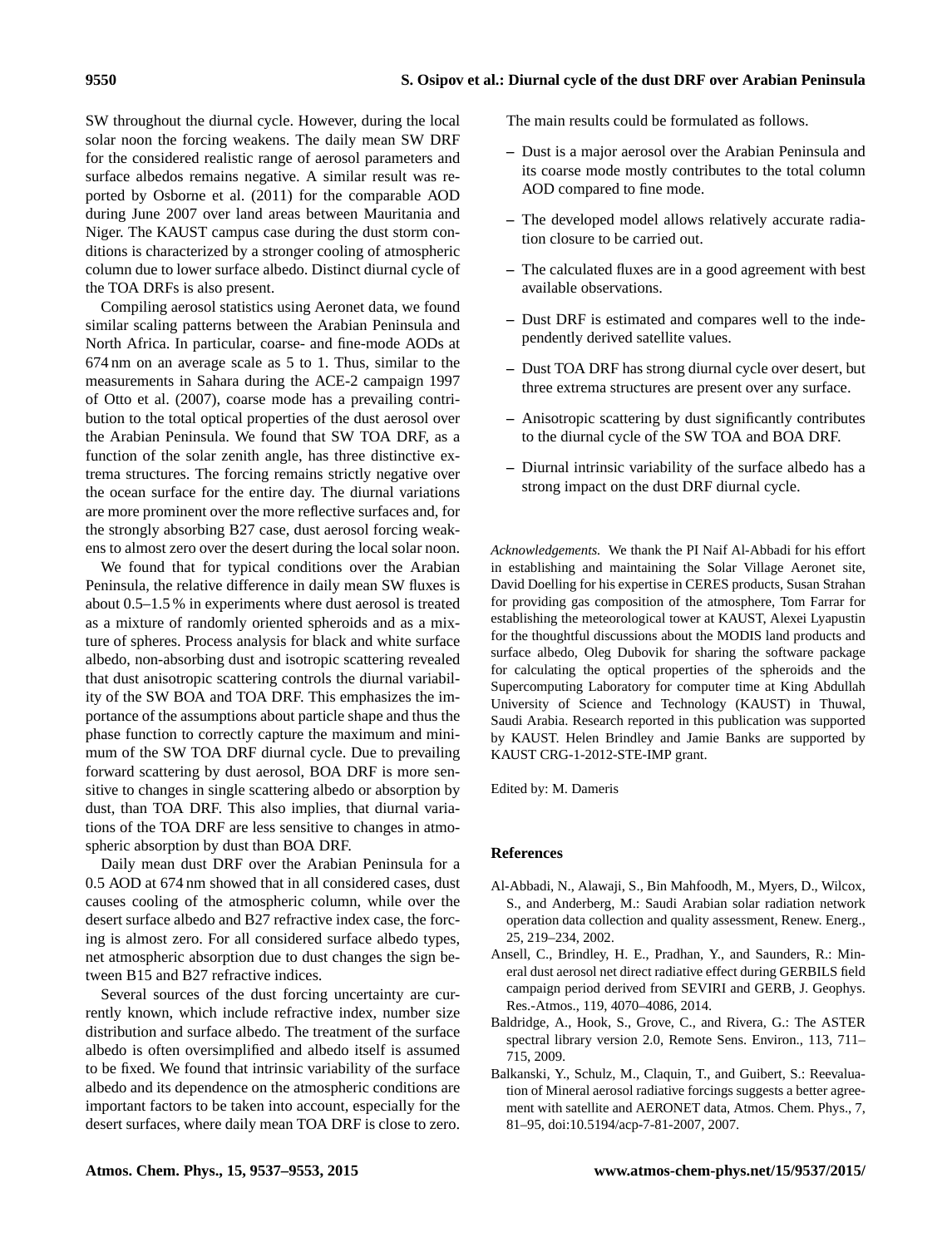- <span id="page-14-3"></span>Bangalath, H. K. and Stenchikov, G.: Role of dust direct radiative effect on the tropical rain belt over Middle East and North Africa: A high-resolution AGCM study, J. Geophys. Res.-Atmos., 120, 4564–4584, doi[:10.1002/2015JD023122,](http://dx.doi.org/10.1002/2015JD023122) 2015.
- <span id="page-14-8"></span>Banks, J. R., Brindley, H. E., Hobby, M., and Marsham, J. H.: The daytime cycle in dust aerosol direct radiative effects observed in the central Sahara during the Fennec campaign in June 2011, J. Geophys. Res.-Atmos., 119, 13861–13876, doi[:10.1002/2014JD022077,](http://dx.doi.org/10.1002/2014JD022077) 2014.
- <span id="page-14-11"></span>Basart, S., Pérez, C., Cuevas, E., Baldasano, J. M., and Gobbi, G. P.: Aerosol characterization in Northern Africa, Northeastern Atlantic, Mediterranean Basin and Middle East from direct-sun AERONET observations, Atmos. Chem. Phys., 9, 8265–8282, doi[:10.5194/acp-9-8265-2009,](http://dx.doi.org/10.5194/acp-9-8265-2009) 2009.
- <span id="page-14-22"></span>Brindley, H.: Estimating the top-of-atmosphere longwave radiative forcing due to Saharan dust from satellite observations over a west African surface site, Atmos. Sci. Lett., 8, 74–79, 2007.
- <span id="page-14-21"></span>Brindley, H. E. and Russell, J. E.: An assessment of Saharan dust loading and the corresponding cloud-free longwave direct radiative effect from geostationary satellite observations, J. Geophys. Res.-Atmos., 114, d23201, doi[:10.1029/2008JD011635,](http://dx.doi.org/10.1029/2008JD011635) 2009.
- <span id="page-14-2"></span>Cavazos-Guerra, C. and Todd, M. C.: Model Simulations of Complex Dust Emissions over the Sahara during the West African Monsoon Onset, Adv. Meteorol., 2012, 351731, doi[:10.1155/2012/351731,](http://dx.doi.org/10.1155/2012/351731) 2012.
- <span id="page-14-0"></span>Claquin, T., Schulz, M., Balkanski, Y., and Boucher, O.: Uncertainties in assessing radiative forcing by mineral dust, Tellus B, 50, ISSN 1600-0889, doi[:10.1034/j.1600-0889.1998.t01-2-00007.x,](http://dx.doi.org/10.1034/j.1600-0889.1998.t01-2-00007.x) 2011.
- <span id="page-14-1"></span>Cuesta, J., Marsham, J. H., Parker, D. J., and Flamant, C.: Dynamical mechanisms controlling the vertical redistribution of dust and the thermodynamic structure of the West Saharan atmospheric boundary layer during summer, Atmos. Sci. Lett., 10, 34–42, 2009.
- <span id="page-14-15"></span>D'Almeida, G. A., Koepke, P., and Shettle, E. P.: Atmospheric aerosols: global climatology and radiative characteristics, A. Deepak Pub. Hampton, 1991.
- <span id="page-14-4"></span>Derbyshire, E.: Natural minerogenic dust and human health, AM-BIO: A Journal of the Human Environment, 36, 73–77, 2007.
- <span id="page-14-20"></span>Dewitte, S., Gonzalez, L., Clerbaux, N., Ipe, A., Bertrand, C., and De Paepe, B.: The geostationary earth radiation budget edition 1 data processing algorithms, Adv. Space Res., 41, 1906–1913, 2008.
- <span id="page-14-12"></span>Douglass, A., Prather, M., Hall, T., Strahan, S., Rasch, P., Sparling, L., Coy, L., and Rodriguez, J.: Choosing meteorological input for the global modeling initiative assessment of high-speed aircraft, J. Geophys. Res.-Atmos., 104, 27545–27564, 1999.
- <span id="page-14-16"></span>Dubovik, O. and King, M. D.: A flexible inversion algorithm for retrieval of aerosol optical properties from Sun and sky radiance measurements, J. Geophys. Res.-Atmos., 105, 20673–20696, 2000.
- <span id="page-14-13"></span>Dubovik, O., Sinyuk, A., Lapyonok, T., Holben, B. N., Mishchenko, M., Yang, P., Eck, T. F., Volten, H., Muñoz, O., Veihelmann, B., van der Zande, W. J., Leon, J.-F., Sorokin, M., and Slutsker, I.: Application of spheroid models to account for aerosol particle nonsphericity in remote sensing of desert dust, J. Geophys. Res.- Atmos., 111, d11208, doi[:10.1029/2005JD006619,](http://dx.doi.org/10.1029/2005JD006619) 2006.
- <span id="page-14-23"></span>Dufresne, J.-L., Gautier, C., Ricchiazzi, P., and Fouquart, Y.: Longwave scattering effects of mineral aerosols, J. Atmos. Sci., 59, 1959–1966, 2002.
- <span id="page-14-18"></span>Farrar, J., Lentz, S., Churchill, J., Bouchard, P., Smith, J., Kemp, J., Lord, J., Allsup, G., and Hosom, D.: King Abdullah University of Science and Technology (KAUST) mooring deployment cruise and fieldwork report, Technical report, Woods Hole Oceanographic Institution, WHOI-KAUST-CTR-2009, 2, 2009.
- <span id="page-14-10"></span>Giles, D. M., Holben, B. N., Eck, T. F., Sinyuk, A., Smirnov, A., Slutsker, I., Dickerson, R. R., Thompson, A. M., and Schafer, J. S.: An analysis of AERONET aerosol absorption properties and classifications representative of aerosol source regions, J. Geophys. Res.-Atmos., 117, d17203, doi[:10.1029/2012JD018127,](http://dx.doi.org/10.1029/2012JD018127) 2012.
- <span id="page-14-6"></span>Ginoux, P., Prospero, J. M., Gill, T. E., Hsu, N. C., and Zhao, M.: Global-scale attribution of anthropogenic and natural dust sources and their emission rates based on MODIS Deep Blue aerosol products, Rev. Geophys., 50, rG3005, doi[:10.1029/2012RG000388,](http://dx.doi.org/10.1029/2012RG000388) 2012.
- <span id="page-14-19"></span>Harries, J. E., Russell, J. E., Hanafin, J. A., Brindley, H., Futyan, J., Rufus, J., Kellock, S., Matthews, G., Wrigley, R., Last, A., Mueller, J., Mossavati, R., Ashmall, J., Sawyer, E., Parker, D., Caldwell, M., Allan, P. M., Smith, A., Bates, M. J., Coan, B., Stewart, B. C., Lepine, D. R., Cornwall, L. A., Corney, D. R., Ricketts, M. J., Drummond, D., Smart, D., Cutler, R., Dewitte, S., Clerbaux, N., Gonzalez, L., Ipe, A., Bertrand, C., Joukoff, A., Crommelynck, D., Nelms, N., Llewellyn-Jones, D. T., Butcher, G., Smith, G. L., Szewczyk, Z. P., Mlynczak, P. E., Slingo, A., Allan, R. P., and Ringer, M. A.: The Geostationary Earth Radiation Budget Project, B. Am. Meteorol. Soc., 86, 945–960, doi[:10.1175/BAMS-86-7-945,](http://dx.doi.org/10.1175/BAMS-86-7-945) 2005.
- <span id="page-14-14"></span>Haywood, J. M., Allan, R. P., Culverwell, I., Slingo, T., Milton, S., Edwards, J., and Clerbaux, N.: Can desert dust explain the outgoing longwave radiation anomaly over the Sahara during July 2003?, J. Geophys. Res.-Atmos., 110, d05105, doi[:10.1029/2004JD005232,](http://dx.doi.org/10.1029/2004JD005232) 2005.
- <span id="page-14-17"></span>Houghton, J. T., Ding, Y., Griggs, D. J., Noguer, M., van der Linden, P. J., Dai, X., Maskell, K., and Johnson, C.: Climate change 2001: the scientific basis, vol. 881, Cambridge university press, Cambridge, 2001.
- <span id="page-14-7"></span>Jin, Z., Charlock, T. P., Smith, W. L., and Rutledge, K.: A parameterization of ocean surface albedo, Geophys. Res. Lett., 31, l22301, doi[:10.1029/2004GL021180,](http://dx.doi.org/10.1029/2004GL021180) 2004.
- <span id="page-14-24"></span>Johnson, B. and Osborne, S.: Physical and optical properties of mineral dust aerosol measured by aircraft during the GERBILS campaign, Q. J. Roy. Meteorol. Soc., 137, 1117–1130, 2011.
- <span id="page-14-9"></span>Kinne, S., Lohmann, U., Feichter, J., Schulz, M., Timmreck, C., Ghan, S., Easter, R., Chin, M., Ginoux, P., Takemura, T., Tegen, I., Koch, D., Herzog, M., Penner, J., Pitari, G., Holben, B., Eck, T., Smirnov, A., Dubovik, O., Slutsker, I., Tanre, D., Torres, O., Mishchenko, M., Geogdzhayev, I., Chu, D. A., and Kaufman, Y.: Monthly averages of aerosol properties: A global comparison among models, satellite data, and AERONET ground data, J. Geophys. Res.-Atmos., 108, 4634, doi[:10.1029/2001JD001253,](http://dx.doi.org/10.1029/2001JD001253) 2003.
- <span id="page-14-5"></span>Koffi, B., Schulz, M., Bréon, F.-M., Griesfeller, J., Winker, D., Balkanski, Y., Bauer, S., Berntsen, T., Chin, M., Collins, W. D., Dentener, F., Diehl, T., Easter, R., Ghan, S., Ginoux, P., Gong, S., Horowitz, L. W., Iversen, T., Kirkevåg, A., Koch,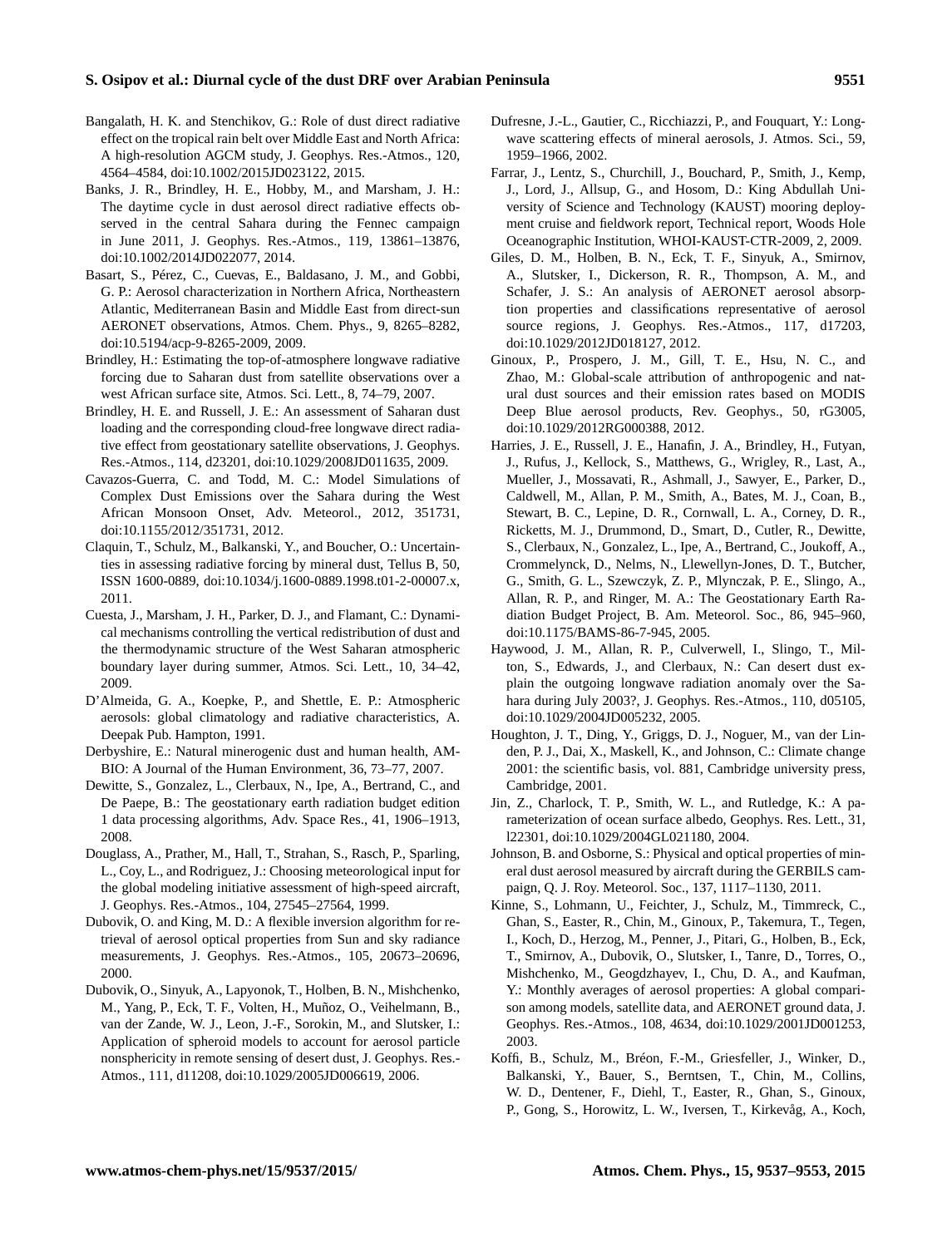D., Krol, M., Myhre, G., Stier, P., and Takemura, T.: Application of the CALIOP layer product to evaluate the vertical distribution of aerosols estimated by global models: Aero-Com phase I results, J. Geophys. Res.-Atmos., 117, d10201, doi[:10.1029/2011JD016858,](http://dx.doi.org/10.1029/2011JD016858) 2012.

- <span id="page-15-7"></span>Kok, J. F.: Does the size distribution of mineral dust aerosols depend on the wind speed at emission?, Atmos. Chem. Phys., 11, 10149– 10156, doi[:10.5194/acp-11-10149-2011,](http://dx.doi.org/10.5194/acp-11-10149-2011) 2011a.
- <span id="page-15-8"></span>Kok, J. F.: A scaling theory for the size distribution of emitted dust aerosols suggests climate models underestimate the size of the global dust cycle, P. Natl. Acad. Sci. USA, 108, 1016–1021, 2011b.
- <span id="page-15-9"></span>Kok, J. F., Parteli, E. J., Michaels, T. I., and Karam, D. B.: The physics of wind-blown sand and dust, Rep. Prog. Phys., 75, 106901, 2012.
- <span id="page-15-4"></span>Krishnamurthy, A., Moore, J. K., Mahowald, N., Luo, C., and Zender, C. S.: Impacts of atmospheric nutrient inputs on marine biogeochemistry, J. Geophys. Res.-Biogeosciences, 115, g01006, doi[:10.1029/2009JG001115,](http://dx.doi.org/10.1029/2009JG001115) 2010.
- <span id="page-15-23"></span>Lacis, A. A. and Mishchenko, M. I.: Climate forcing, climate sensitivity, and climate response: a radiative modeling perspective on atmospheric aerosols, in: Aerosol Forcing of Climate, edited by: Charlson, R. and Heintzenberg, J., Wiley, New York, p. 11–42, 1995.
- <span id="page-15-1"></span>Levin, Z., Ganor, E., and Gladstein, V.: The effects of desert particles coated with sulfate on rain formation in the eastern Mediterranean, J. Appl. Meteorol., 35, 1511–1523, 1996.
- <span id="page-15-17"></span>Li, J., Scinocca, J., Lazare, M., McFarlane, N., von Salzen, K., and Solheim, L.: Ocean Surface Albedo and Its Impact on Radiation Balance in Climate Models, J. Climate, 19, 6314–6333, doi[:10.1175/JCLI3973.1,](http://dx.doi.org/10.1175/JCLI3973.1) 2006.
- <span id="page-15-24"></span>Liao, H. and Seinfeld, J.: Radiative forcing by mineral dust aerosols: Sensitivity to key variables, J. Geophys. Res.-Atmos., 103, 31637–31645, 1998.
- <span id="page-15-26"></span>Loeb, N. G., Manalo-Smith, N., Kato, S., Miller, W. F., Gupta, S. K., Minnis, P., and Wielicki, B. A.: Angular distribution models for top-of-atmosphere radiative flux estimation from the Clouds and the Earth's Radiant Energy System instrument on the Tropical Rainfall Measuring Mission satellite. Part I: Methodology, J. Appl. Meteorol., 42, 240–265, 2003.
- <span id="page-15-19"></span>Lyapustin, A.: Atmospheric and geometrical effects on land surface albedo, J. Geophys. Res.-Atmos., 104, 4127–4143, 1999.
- <span id="page-15-16"></span>Maghrabi, A., Alharbi, B., and Tapper, N.: Impact of the March 2009 dust event in Saudi Arabia on aerosol optical properties, meteorological parameters, sky temperature and emissivity, Atmos. Environ., 45, 2164–2173, 2011.
- <span id="page-15-5"></span>Mahowald, N. M., Baker, A. R., Bergametti, G., Brooks, N., Duce, R. A., Jickells, T. D., Kubilay, N., Prospero, J. M., and Tegen, I.: Atmospheric global dust cycle and iron inputs to the ocean, Global Biogeochem. Cycles, 19, gB4025, doi[:10.1029/2004GB002402,](http://dx.doi.org/10.1029/2004GB002402) 2005.
- <span id="page-15-3"></span>Miller, R. and Tegen, I.: Climate response to soil dust aerosols, J. Climate, 11, 3247–3267, 1998.
- <span id="page-15-2"></span>Miller, R. L., Tegen, I., and Perlwitz, J.: Surface radiative forcing by soil dust aerosols and the hydrologic cycle, J. Geophys. Res.- Atmos., 109, d04203, doi[:10.1029/2003JD004085,](http://dx.doi.org/10.1029/2003JD004085) 2004.
- <span id="page-15-22"></span>Mlawer, E. and Clough, S.: On the extension of rapid radiative transfer model to the shortwave region, in: Proceedings of the Sixth Atmospheric Radiation Measurement (ARM) Science

Team Meeting, 4–7 March 1996, San Antonio, Texas, Conf-9603149, U.S. Dept. of Energy, Washington, D.C., 1997, p. 223– 226, 1997.

- <span id="page-15-21"></span>Mlawer, E. J., Taubman, S. J., Brown, P. D., Iacono, M. J., and Clough, S. A.: Radiative transfer for inhomogeneous atmospheres: RRTM, a validated correlated-k model for the longwave, J. Geophys. Res., 102, 16663–16682, 1997.
- <span id="page-15-0"></span>Myhre, G., Myhre, C., Samset, B., and Storelvmo, T.: Aerosols and their Relation to Global Climate and Climate Sensitivity, Nature Education Knowledge, 4, 7, 2013.
- <span id="page-15-15"></span>Notaro, M., Alkolibi, F., Fadda, E., and Bakhrjy, F.: Trajectory analysis of Saudi Arabian dust storms, J. Geophys. Res.-Atmos., 118, 6028–6043, 2013.
- <span id="page-15-13"></span>Osborne, S., Baran, A., Johnson, B., Haywood, J., Hesse, E., and Newman, S.: Short-wave and long-wave radiative properties of Saharan dust aerosol, Q. J. Roy. Meteorol. Soc., 137, 1149–1167, 2011.
- <span id="page-15-11"></span>Otto, S., de Reus, M., Trautmann, T., Thomas, A., Wendisch, M., and Borrmann, S.: Atmospheric radiative effects of an in situ measured Saharan dust plume and the role of large particles, Atmos. Chem. Phys., 7, 4887–4903, doi[:10.5194/acp-7-4887-2007,](http://dx.doi.org/10.5194/acp-7-4887-2007) 2007.
- <span id="page-15-6"></span>Prospero, J. M.: Assessing the impact of advected African dust on air quality and health in the eastern United States, Human and Ecological Risk Assessment: An International Journal, 5, 471– 479, 1999.
- <span id="page-15-20"></span>Prospero, J. M., Ginoux, P., Torres, O., Nicholson, S. E., and Gill, T. E.: Environmental characterization of global sources of atmospheric soil dust identified with the Nimbus 7 Total Ozone Mapping Spectrometer (TOMS) absorbing aerosol product, Rev. Geophys., 40, 1002, doi[:10.1029/2000RG000095,](http://dx.doi.org/10.1029/2000RG000095) 2002.
- <span id="page-15-18"></span>Roesch, A., Schaaf, C., and Gao, F.: Use of Moderate-Resolution Imaging Spectroradiometer bidirectional reflectance distribution function products to enhance simulated surface albedos, J. Geophys. Res.-Atmos, 109, d12105, doi[:10.1029/2004JD004552,](http://dx.doi.org/10.1029/2004JD004552) 2004.
- <span id="page-15-14"></span>Ryder, C. L., Highwood, E. J., Rosenberg, P. D., Trembath, J., Brooke, J. K., Bart, M., Dean, A., Crosier, J., Dorsey, J., Brindley, H., Banks, J., Marsham, J. H., McQuaid, J. B., Sodemann, H., and Washington, R.: Optical properties of Saharan dust aerosol and contribution from the coarse mode as measured during the Fennec 2011 aircraft campaign, Atmos. Chem. Phys., 13, 303– 325, doi[:10.5194/acp-13-303-2013,](http://dx.doi.org/10.5194/acp-13-303-2013) 2013.
- <span id="page-15-10"></span>Shao, Y., Ishizuka, M., Mikami, M., and Leys, J. F.: Parameterization of size-resolved dust emission and validation with measurements, J. Geophys. Res.-Atmos., 116, d08203, doi[:10.1029/2010JD014527,](http://dx.doi.org/10.1029/2010JD014527) 2011.
- <span id="page-15-25"></span>Shuai, Y., Schaaf, C. B., Strahler, A. H., Liu, J., and Jiao, Z.: Quality assessment of BRDF/albedo retrievals in MODIS operational system, Geophys. Res. Lett., 35, l05407, doi[:10.1029/2007GL032568,](http://dx.doi.org/10.1029/2007GL032568) 2008.
- <span id="page-15-27"></span>Sicard, M., Bertolín, S., Mallet, M., Dubuisson, P., and Comerón, A.: Estimation of mineral dust long-wave radiative forcing: sensitivity study to particle properties and application to real cases in the region of Barcelona, Atmos. Chem. Phys., 14, 9213–9231, doi[:10.5194/acp-14-9213-2014,](http://dx.doi.org/10.5194/acp-14-9213-2014) 2014.
- <span id="page-15-12"></span>Slingo, A., Ackerman, T. P., Allan, R. P., Kassianov, E. I., McFarlane, S. A., Robinson, G. J., Barnard, J. C., Miller, M. A., Harries, J. E., Russell, J. E., and Dewitte, S.: Observations of the impact of